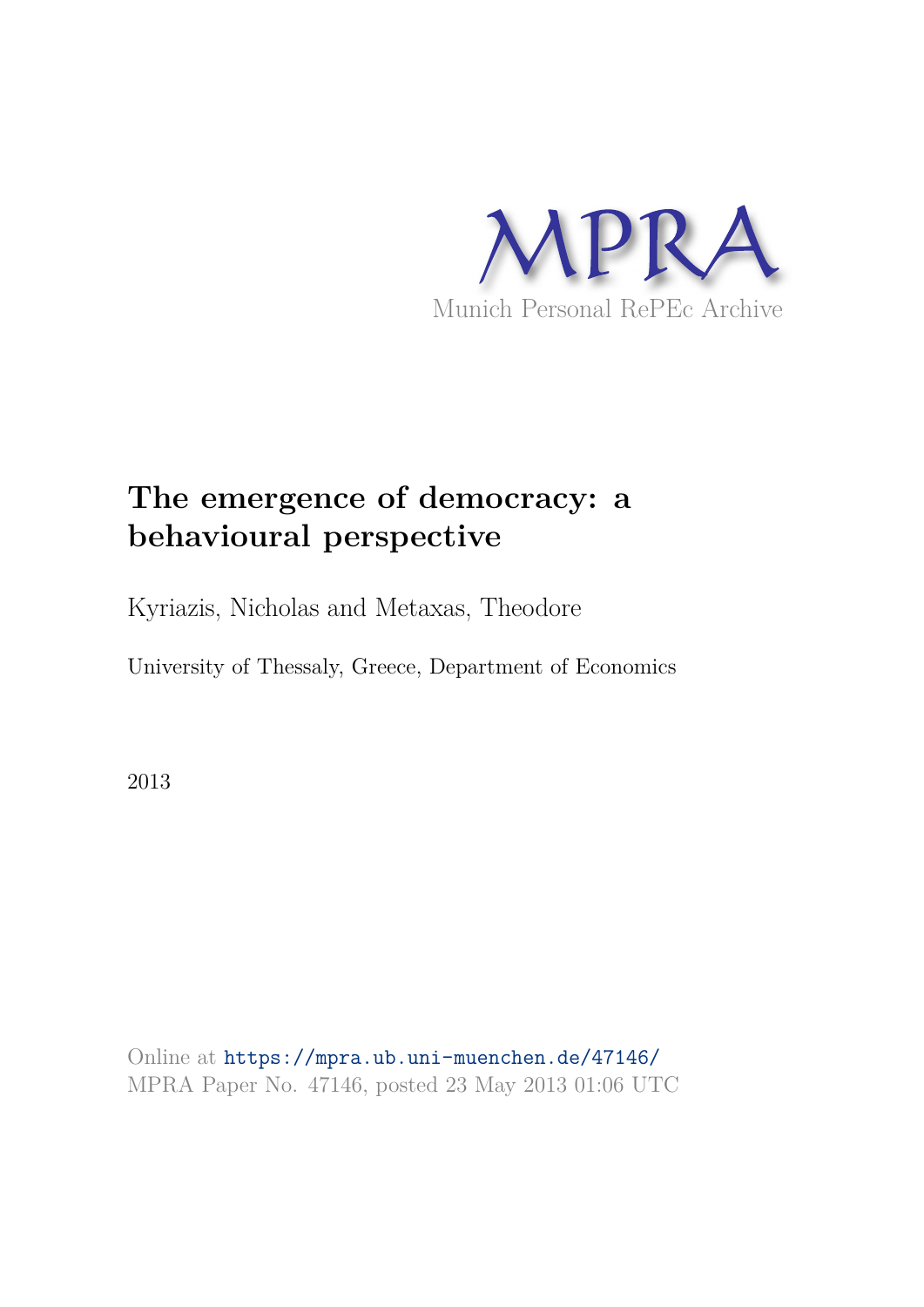# **The emergence of democracy: a behavioural perspective**

## **NICHOLAS KYRIAZIS\***

## **THEODORE METAXAS \*\***

*In the present essay we introduce in a model the concept of macroculture and the formation of new values within the particular macroculture that arose during the 8th to 4th century BC in Ancient Greece. We analyse the conditions and the context for the emergence of the heavy infantryman, the hoplite, and the new tactical formation, the phalanx, and the trireme warship. We apply the coordination and cooperation as behavioural mechanisms to the phalanx and the triremes to show how a specific set of new values emerged. Then, taking into account bounded rationality, as a second behavioural mechanism we analyse how these values were taken over from the military into the political field and thus were crucial for the emergence and development of democracy.*

**Keywords:** Macroculture, Coordination and Cooperation mechanisms, bounded rationality, phalanx and triremes, military and democratic values.

**Jel Codes:** N4, N43, B15

 $\overline{a}$ 

The emergence of democracy in general and direct democracy in particular in Ancient Greece, has raised considerable interest among political scientists, historians and more recently also economists. Economists have proposed new perspectives, in particular by using New Institutional Economics. North and Weingast (1989) for example link political transitions, and thus also the transition from older political regimes such as empires, kingdoms or oligarchies ("tyrannies" in ancient Greek terminology) to democracy, to the issue of credible commitment. $<sup>1</sup>$ </sup>

Acemoglou and Robinson (2000 and 2006), Fleck and Hansen (2006) for ancient Athens argue that elites, when threatened by revolution from below, will sometimes choose to

<sup>\*</sup> Nicholas Kyriazis is Professor at the Economics Department, University of Thessaly. PC: 38333, Korai 43 Street, Volos (Greece), (nkyr@ergoman.gr).

<sup>\*\*</sup> Theodore Metaxas is lecturer at the same department, (metaxas@uth.gr).

<sup>&</sup>lt;sup>1</sup> For a critical appraisal of their thesis, see Daunton (2010).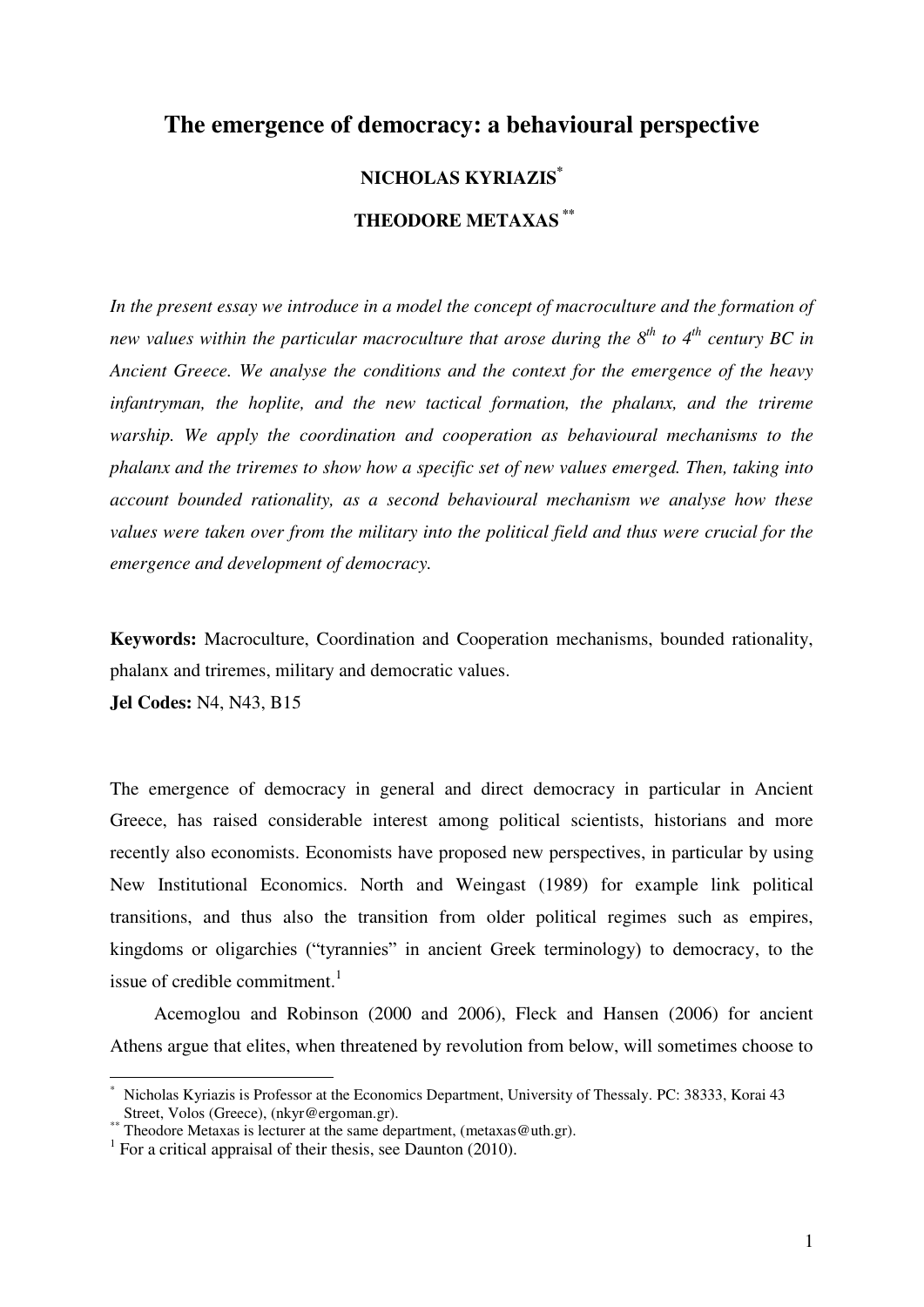democratize because promises of economic concession are not credible (in the sense that they may be revoked by the elite) while an institutional change, eg. the introduction of democratic rules of government, transferring part of the power to a middle class or the mass are more credible and less transitory, thus giving them also secure property rights.

Acemoglou and Robinson's thesis is open to criticism, because, the issue of "sometimes" eg, why is the outcome sometimes credible commitment through democracy, and sometimes not, leading to revolution and upheavals? (Daunton (2010). Democratization came in many historical cases through revolutions and not through a willingness of the ruling elites to give away some of their power and prerogatives. This happened for example in ancient Athens in 510-507 BC, in England with the somewhat blurred Glorious Revolution of 1689, that introduced permanent Parliament sessions and in France in 1789. Also, the theory of credible commitment has some difficulty in accommodating the emergence of democracy in new states after a successful war of independence against foreign rule, such as the American Revolution of 1775-1784, the Greek revolt against Ottoman rule in 1821, or the Latin American revolution against Spanish rule in the 1820's. Regimes may have tried to undertake reforms, which may not have been credible, bringing about revolution. If we accept de Tocqueville (1856, 1967), the French "Ancien Regime" of Louis XVI tried to do this, but the reforms undertaken were not credible, leading to the revolution of 1789.

Further, credible commitment by the elites presupposes first a real shift of power from the elites to some other group, because only then is the treat of revolution credible. This again presupposes a consciousness, among members of the other group(s) of their new found strength, and their organisation in order to solve the coordination and cooperation problem that must be solved to achieve either a credible threat, or actual revolution. Second, "credible commitment" by the elites presupposes the "foresight" by them that if they do not democratize, they will suffer a "total" (as against a "partial") loss of their privileges, and their willingness to forgo these privileges. In many instances, history shows that ruling elites lack both, as seen again recently in the cases of Sadam Hussein, Ben Ali, Hosni Mubarak and Moamar Gaddafi.

Lastly, infighting among elites, leading according to the Acemoglou and Robinson thesis some of them to look for support among non-elite groups, was a common enough occurrence, attested for example already in ancient China (Yates 1999) and Japan (Wayne-Farris 1999) but in most cases this did not lead to credible commitment but to authoritarian forms of government, a strong centralised empire in China, or the "shogunate" in Japan.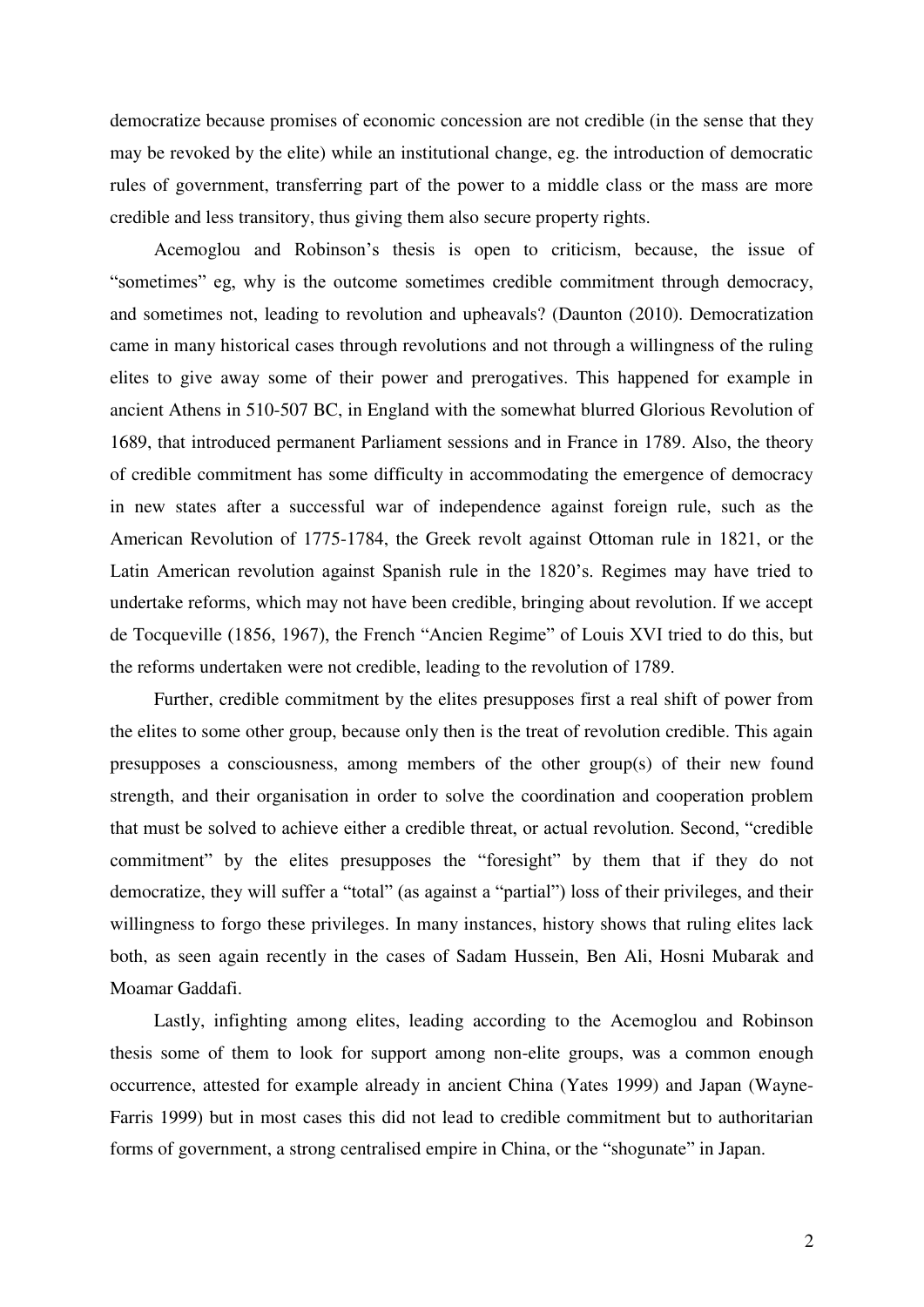In the present essay we take a different approach trying to bridge some chronological and analytical gaps. We show why and how power shifted in our case study in ancient Greece and Athens from the Bronze to the Archaic Age, making the threat of revolution against the older aristocratic ruling elites credible, and in the case of Athens bringing about a democratic revolution, followed later on also by other city-states. For this, we focus on the new heavy infantryman, the "hoplite" and the new military formation, the "phalanx", as coordination and cooperation mechanisms that maximized battle efficiency and survival probability, but also even more importantly, shaped new particular values. Naval power, acquired by some citystates, Athens foremost after 482 BC, under particular historic conditions developed even more and fine-tuned the coordination and cooperation mechanisms that arose in the phalanx and the respective values.

 We then argue that, due to bounded rationality, the coordination and cooperation mechanisms that arose due to military necessity and the values linked to them were taken over in the political field, because their efficiency in problem solving had already been demonstrated. Thus, we propose a new behavioural explanation of why democracy emerged, in ancient Greece and Athens, by the introduction of the analytical concepts of macroculture, coordination and cooperation mechanisms and bounded rationality.

The essay is organised as follows: First, we review the literature on coordination and cooperation mechanisms and macroculture in organisation theory and its relevance in explaining political change. Then we introduce a model of the emergence of a new macroculture that makes democracy a possibility. Next we analyse the emergence of the hoplite and the phalanx, and further on the trireme warship and naval power, as a crucial element of the new macroculture, followed by the examination of the values linked to them. Lastly, we apply bounded rationality to analyse the diffusion of the coordination and cooperation mechanism and the related values from the military to the political field, that make the emergence and development of democracy a possibility.

#### **COORDINATION AND COOPERATION MECHANISMS AND THE EMERGENCE**

#### **OF MACROCULTURES**

There exists a substantial and growing literature on coordination and cooperation mechanisms, mainly in the fields of organisation and game theory, as the brief following review shows.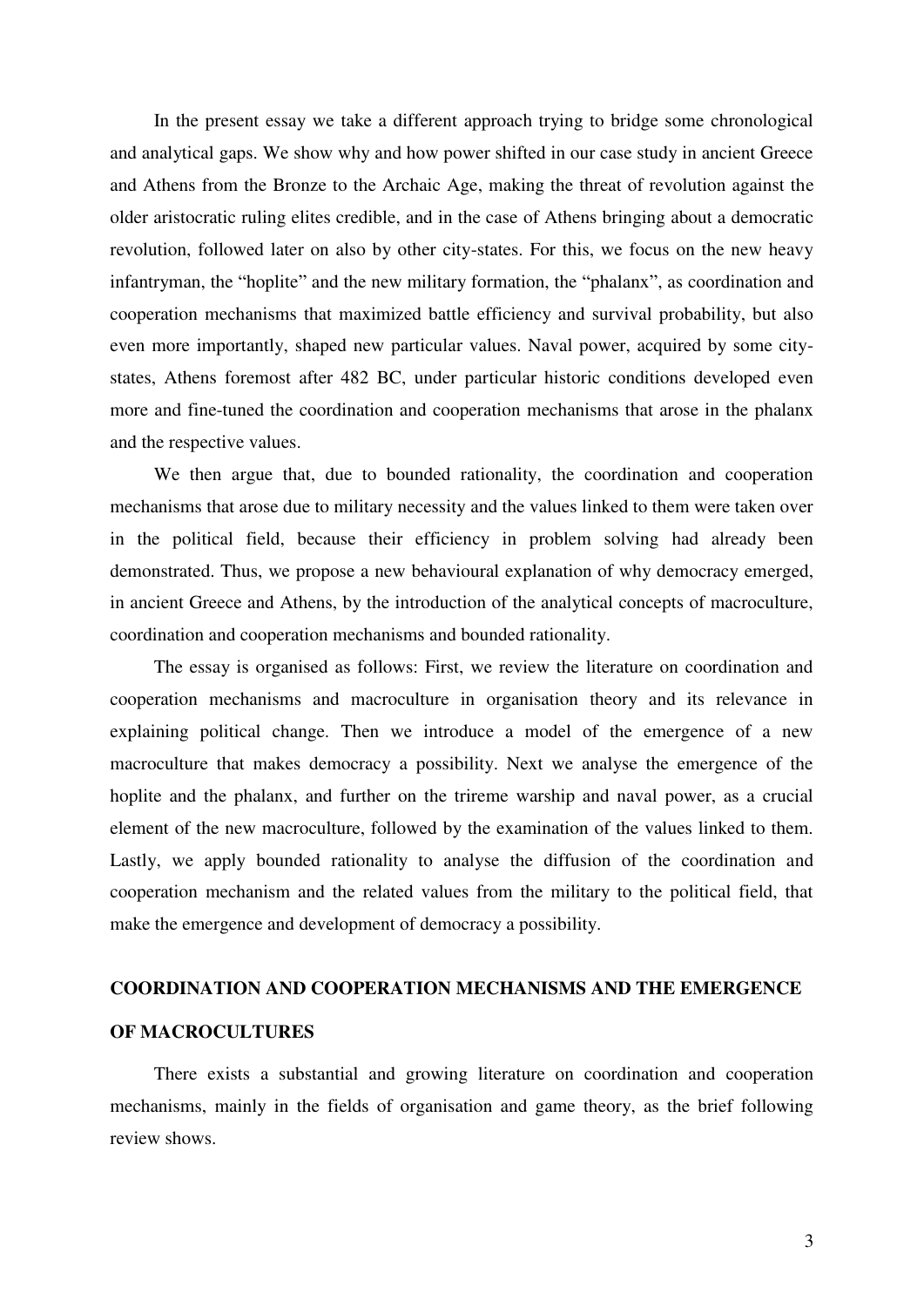Coordination and cooperation mechanisms appear in many areas of human activity, as means to facilitate exchange, lower transaction costs linked to such exchanges and in developing trust among participants in such voluntary exchanges, both in markets, but also within organizations and firms.

Authors emphasize the role of trust, creation of common information and expectations and the emergence of common values and norms. These again lower transaction costs and enable organisations and societies to achieve Pareto superior outcomes (e.g. Xu and Beamon, 2006; Fink and Kessler, 2010; Adler, 2001; Kale, Dyer and Singh, 2002; Malone and Crowson 1994; Manzini, Sadrieh and Vriend, 2009; Coleman, 1990; Arrow, 1974; Fukuyama, 1995; La Porta et.al., 1997; Kramer, 1999; Myatt and Wallace, 2009; Hellwig and Veldkamp, 2009; Dewan and Myatt, 2008; Falk et.al.,2010). Other authors focus on the coordination function of leadership (Van Vugt, 2006; Hogan et.al., 1994; Aidas, 1989; Hollander, 1985) and of network governance (Jones et.al., 1997).

We now turn to a brief review of the issue of macroculture in organisation theory. A macroculture encompasses the common values, norms and beliefs shared among members of a group, for example an enterprise or organisation, or a group of firms in a specific market, while firms and organisations can be seen as coordination mechanisms, being composed of parts (eg. their sub-groups etc) and also characterised by the specific ways in which the parts are arranged macrocultures evolve through the interaction of firms and organisations among themselves. Macrocultures thus guide actions and create typical behaviour among independent but interdependent entities, so that they coordinate their activities so that complex tasks may be completed (Jones et al. 1997, Abrahamson and Fombrun 1992, 1994). This happens in three ways: 1) by creating "convergence of expectations", 2) by allowing for idiosyncratic language to summarise complex routines, and information and 3) by specifying broad, tacitly understood rules for appropriate actions under unspecified contingencies (Williamson 1975 and 1991, Camerer and Vepsalainen 1988). The establishment of "communication protocols" follows. This again leads to "structural embeddedness", that is the connection of mutual contacts one to one another (Granovetter 1992, p. 35). Structural embeddedness<sup>2</sup> corresponds to the establishment of mutual links or networks. These

<sup>&</sup>lt;sup>2</sup> The discussion of embeddedness is much older in the historical than in the organisational context. (Amemiya 2007, chapter 5, 57-61, Morris 1994; Finley, 1982; Polanyi, 1957).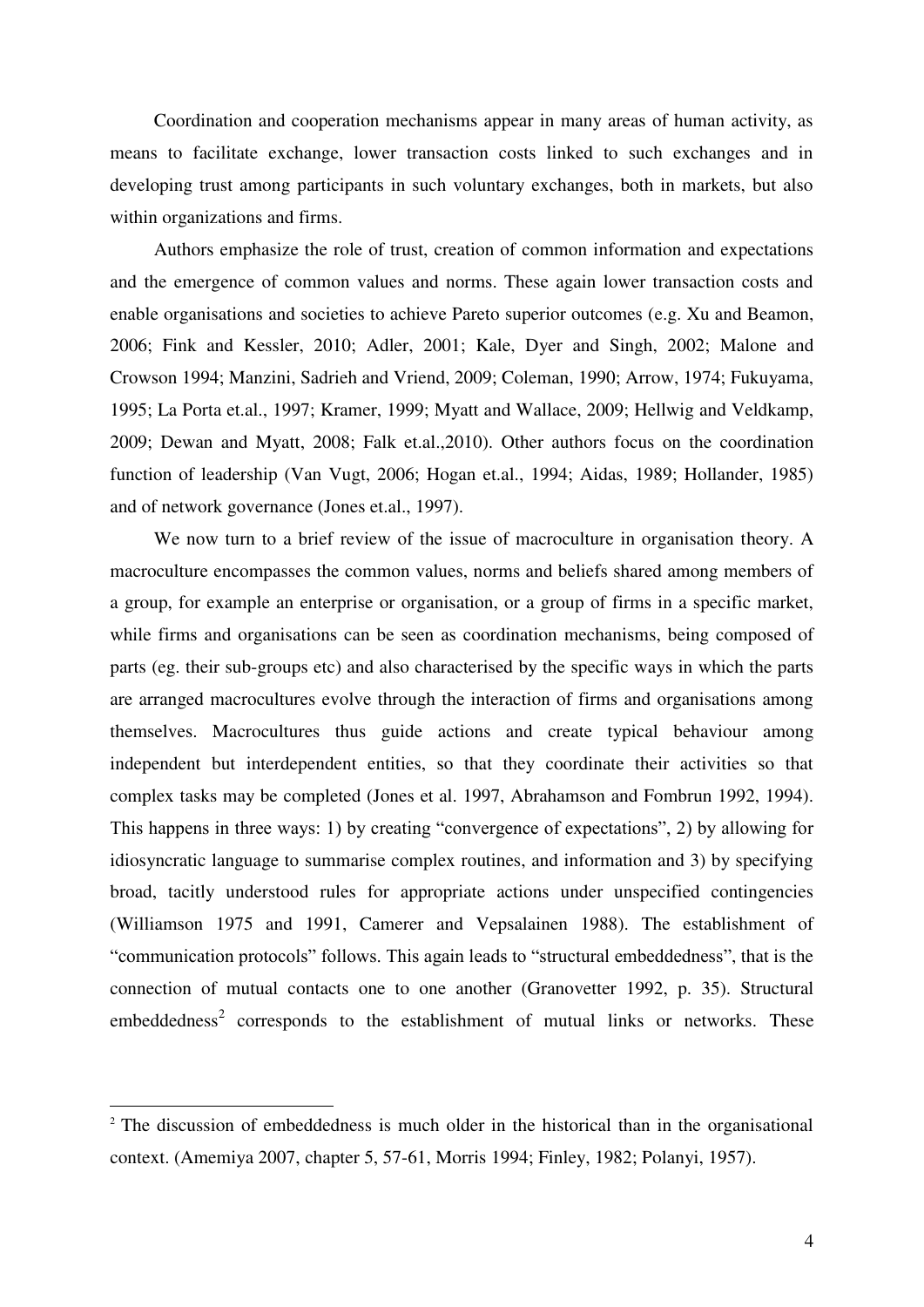interactions diffuse values and norms and thus strengthen, through this interdependence, the macroculture.

The issue of coordination and cooperation has been addressed, but we believe somewhat in passing, in political science, as for example in Almond and Verba (1963 p. 357) who state that social trust facilitates political cooperation in stable democracies and that without it, democratic politics is impossible. Further on in our analysis, we turn this issue on its "chronological head", showing how specific coordination and cooperation mechanisms, the phalanx and the trireme develop trust in the military field, which is taken over then in democratic politics.

In the following section we introduce a model of the emergence and development of macrocultures in societies and states, as a long-term cultural frame of norms, values, customs and beliefs.

#### **A MODEL OF THE EMERGENCE OF MACROCULTURES**

In figure 1 we represent a development in time, where the different elements (given as cycles) of a macroculture, (eg. warfare, religion, athletics, city-state environment, economy and property rights) arise in different areas (during time period 1 to 2), are progressive by mutually reinforcing each other (period 2 to 3) and finally are integrated into a new macroculture at period 4. During the same time period, the values and norms that emerge and characterise each element (in each cycle) may be diffused into another element of the macroculture. As we will analyse in our case study, the new values and norms that arise in warfare (say, cycle 1 in the figure) are connected to the working of a specific coordination and cooperation mechanism. The "diffusion" mechanism can be explained by bounded rationality (which we analyse in more detail later on), which becomes the mechanism or "glue" that binds all elements into one "coherent whole" at concluding time period 4 in the figure.

(…………………………Figure1 about here………………………………………..)

In figure 2 we represent the same idea at a macroculture level, to show how over time a society or city-state in our case study, changes from an old to a new macroculture, which in the field of politics is a departure from an absolutist regime (kingship or aristocratic) into a democracy.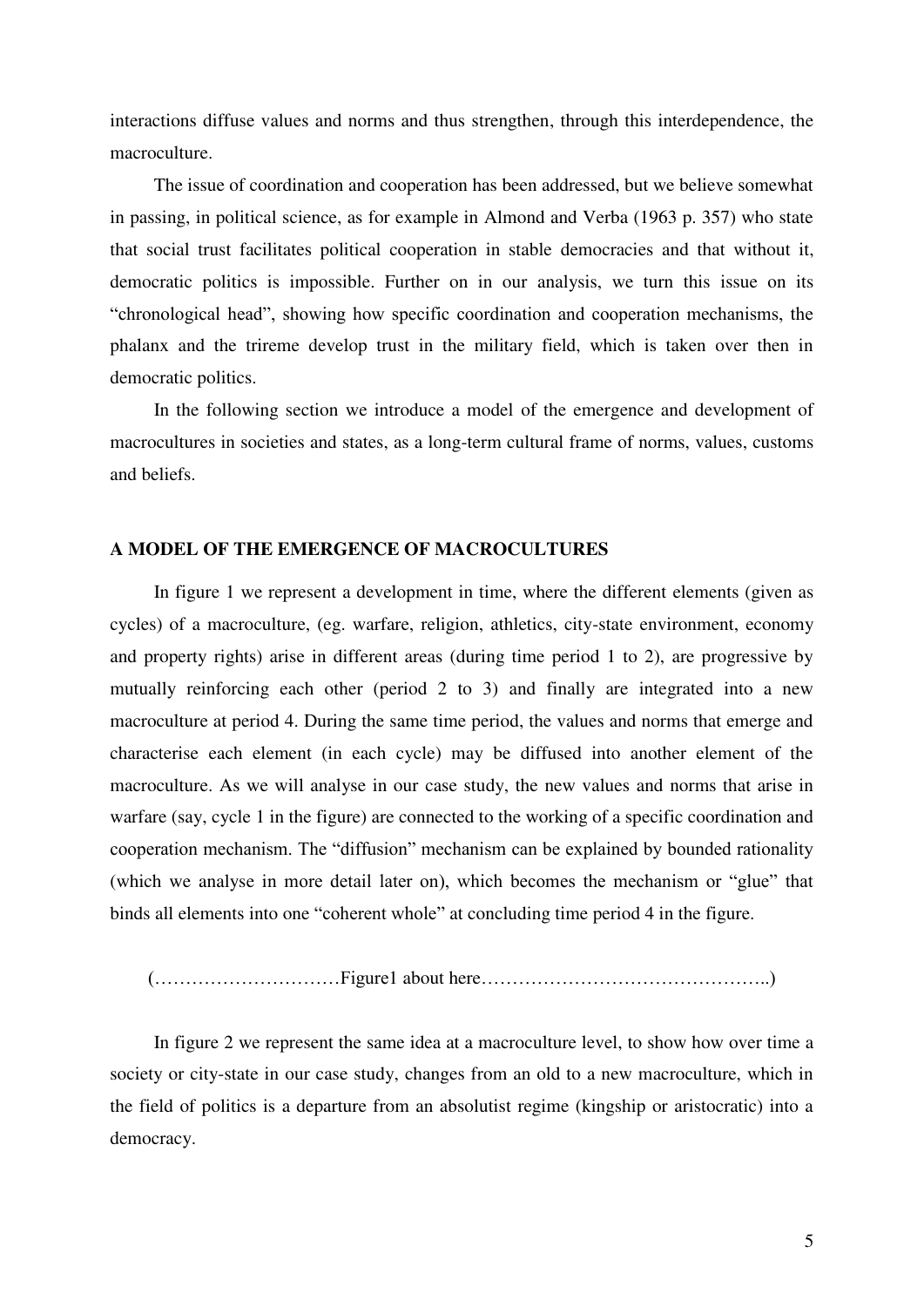(…………………………Figure2 about here………………………………………..)

*om*: signifies the old macroculture, a system of norms, values, customs etc. that characterise the economic, social and political field of a state, and its associated institutions, laws and organisations.

*nm*: is the emerging new macroculture, where new norms, values, customs etc are being created developed and diffused, so that over time a break with the old pathmacroculture is accomplished and the state follows a new (in our case democratic) path. During each period the state follows the new path nm, the probability of staying on this path increases and the probability of returning to the old path decreases, as given by table 1. This is due to i) during each subsequent step along the new path the various elements of the new macroculture are being mutually reinforced and integrated into a whole, representing the acquisition of new knowledge for the society-state and ii) the new knowledge requires a collective investment of effort, time etc. for its acquisition. Were the stat-society to revert to the old path, this effort and investment would be lost.

The conceptual framework presented in figure 2 can also be described by Table 1, which shows the conditional probabilities pn1, pn2……….pnt, that characterize each step along the new macroculture regime depending on the result of the previous period, and  $1-p_{n1}$ ,  $1-p_{n2}$  $p_{n2}$ ,... 1- $p_{nt}$  the probabilities of a return to the old macroculture regime. Based on the previous analysis we have:

 $p_{n1}$  *<*  $p_{n2}$  *<*  $\cdots$  $\cdots$  *<i><*  $p_{nt-1}$  *<*  $p_{nt}$  (1)

$$
1-p_{n1} > 1-p_{n2} > \ldots > 1-p_{nt-1} > 1-p_{nt} \qquad (2)
$$

(1) and (2) have a logical explanation. For instance,  $p_{n1}$  <  $p_{n2}$ . This is valid because, as we have shown in Figure 1, when during each period the state follows the new path (nm), the probability of staying into the new path (e.g.  $p_{n2}$ ) increases and is higher than the previous probability (e.g.  $p_{n1}$ ). So, it is clear that over time the probability of going back to the old macroculture  $(1-p_{nt})$  converges towards zero.

(……………………………….….Table 1 about here……………………….………)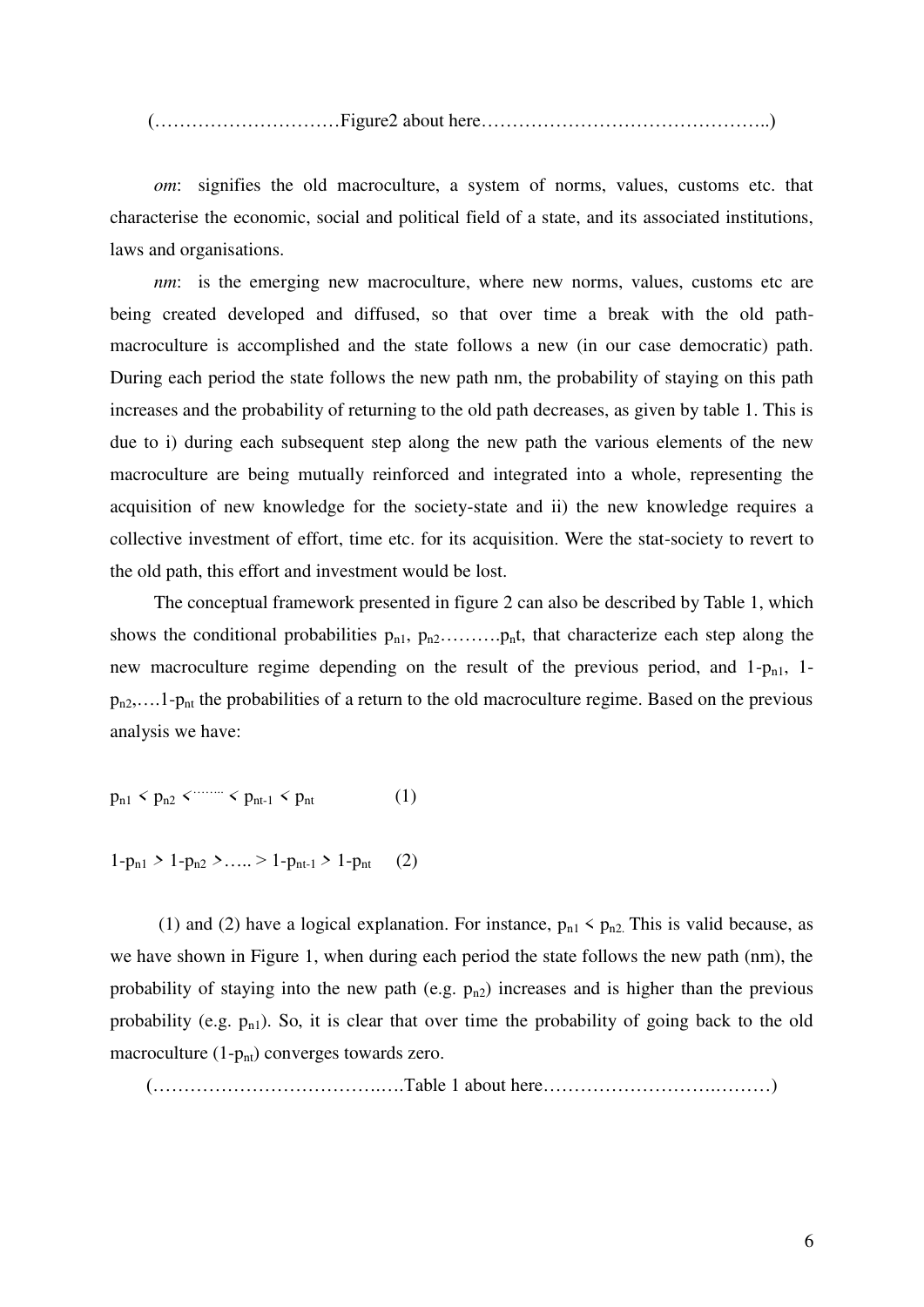In economic terminology, the acquisition of new knowledge along the time path, becomes "sunk cost" as realised investment, that increases along each period of the path, so that the potential loss through reverting to the old path also increases over time.

The model can be formalised by two simple equations:

1.  $m = a + om + nm \cdot e^{gt \cdot t}$ 

Where  $g_t$  is the rate of change depending on the creation of new elements of macroculture and their speed of diffusion (adaptation by other sectors). It is clear that over time the exponential term  $e^{gt-t}$  predominates over the equation 1, bringing the state along the new path nm of figure 2.

$$
2. \quad g_t = f(\tau, d)
$$

where:

τ: knowledge

d: rate of diffusion (of the macroculture effect)

The rate of change  $g_t$  is a function (it is not necessary to specify it further, requiring only that the influence of  $\tau$  and d on  $g_t$  is positive) of the creation of new knowledge  $\tau$  (eg. the new values and norms associated with each cycle which lead to new organisations etc) and its rate of diffusion d from one element of the macroculture into the others. In our case study, the new values and norms are associated with the new military organisation forms, the phalanx and the trireme.

So, the ultimate format of the macroculture equation might be:

$$
m=om+nm \bullet e^{f(\tau, d) \bullet t} \tag{3}
$$

Simon (1982, 1983, chapter 3, 1991) developed the theory of bounded rationality as a behavioural explanation of choice, which has been adapted and refined with variations by many authors (eg Clark 1977, Williamson 1991). Bounded rationality states that the mind has limitations for example in its capacity to absorb and use new information. We are not "totally" rational in the sense of seeking to maximize utility or any other "ideal". What we actually do in real life is to try to reach a solution that satisfies us, even of it is not the best possible one. We may even ignore the best possible one that would maximize utility. Simon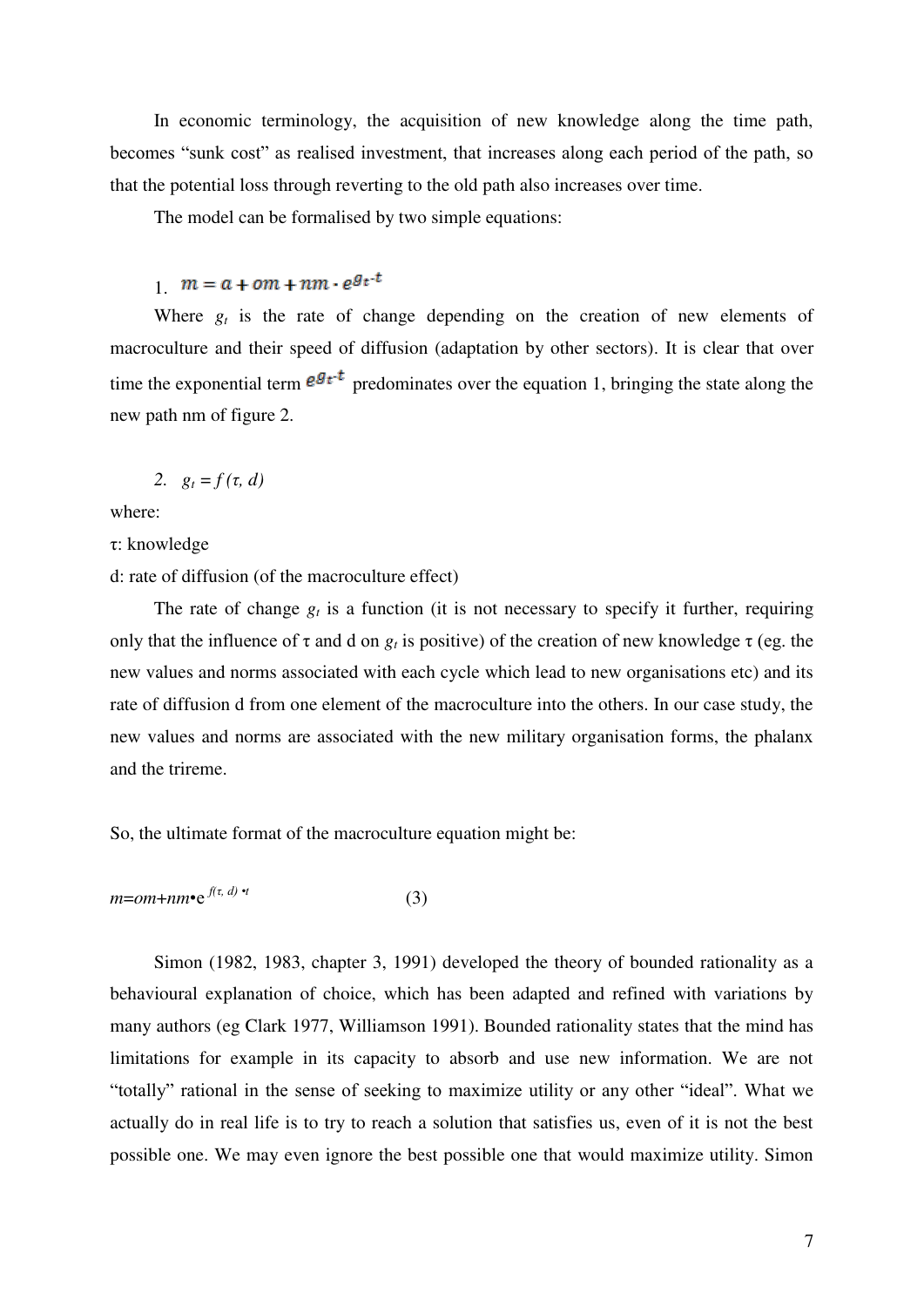calls this behaviour "satisficing". Satisficing enables us to find acceptable solutions with minimal expenditure of effort and time, thus reducing transaction costs, which are the costs necessary to gather information, draft legal documents etc.

Such behaviour has further consequences: Once we have found solutions to a particular problem that are perceived as adequate, when facing a new problem, we try to use the established and known "rules of the game", the known knowledge we possess, in order to solve the new problem. This again reduces our effort and time consumed, which is important due to our brain's capacity limitation. Only if we do not find an adequate solution using the existing knowledge and if the problem we face is serious enough, do we devote effort and time to find new solutions. Once we have found some, we have increased our total learning and knowledge. Satisficing behaviour thus diffuses known solutions and problem-solving rules to new practical.

In our model's adaptation of bounded rationality, it becomes a behavioural mechanism, a channel for the transportation and transformation of ideas, norms, values, customs that have emerged in one area of a macroculture, into the other areas. Thus,  $\tau$  in equation 2 is the creation of new knowledge if no adequate solutions can be found under the "old rules of the game", while *d* is the diffusion mechanism due to bounded rationality, that transports the ideas etc. from the area (say the military cycle 1) into others (eg., the political area). As time passes, bounded rationality becomes a kind of "cognitive glue" that holds the various elements of a macroculture together and integrates them into a whole, (as pictured by the last phase in figure 1).

We know turn to our case study of the emergence of democracy in ancient Greece and Athens. We want to underline that we propose a multicausal explanation, as made clear in the above model, but due to space limitations and to the fact that the other causes of influence have been analysed (Kyriazis and Economou 2012a and b, Kyriazis, 2012; Raaflaub 2007, Hanson 1995), we will concentrate on the military aspect of the emergence of the macroculture and its influence on politics and democracy.

#### **THE EMERGENCE OF THE HOPLITE AND THE PHALANX**

After the fall of the Mycenaean centrally steered palace economy (about 1200 BC) where a major part of production, in particular metal (bronze and gold) working took place in the palace itself, central authority was weakened in the emerging city-states, which were more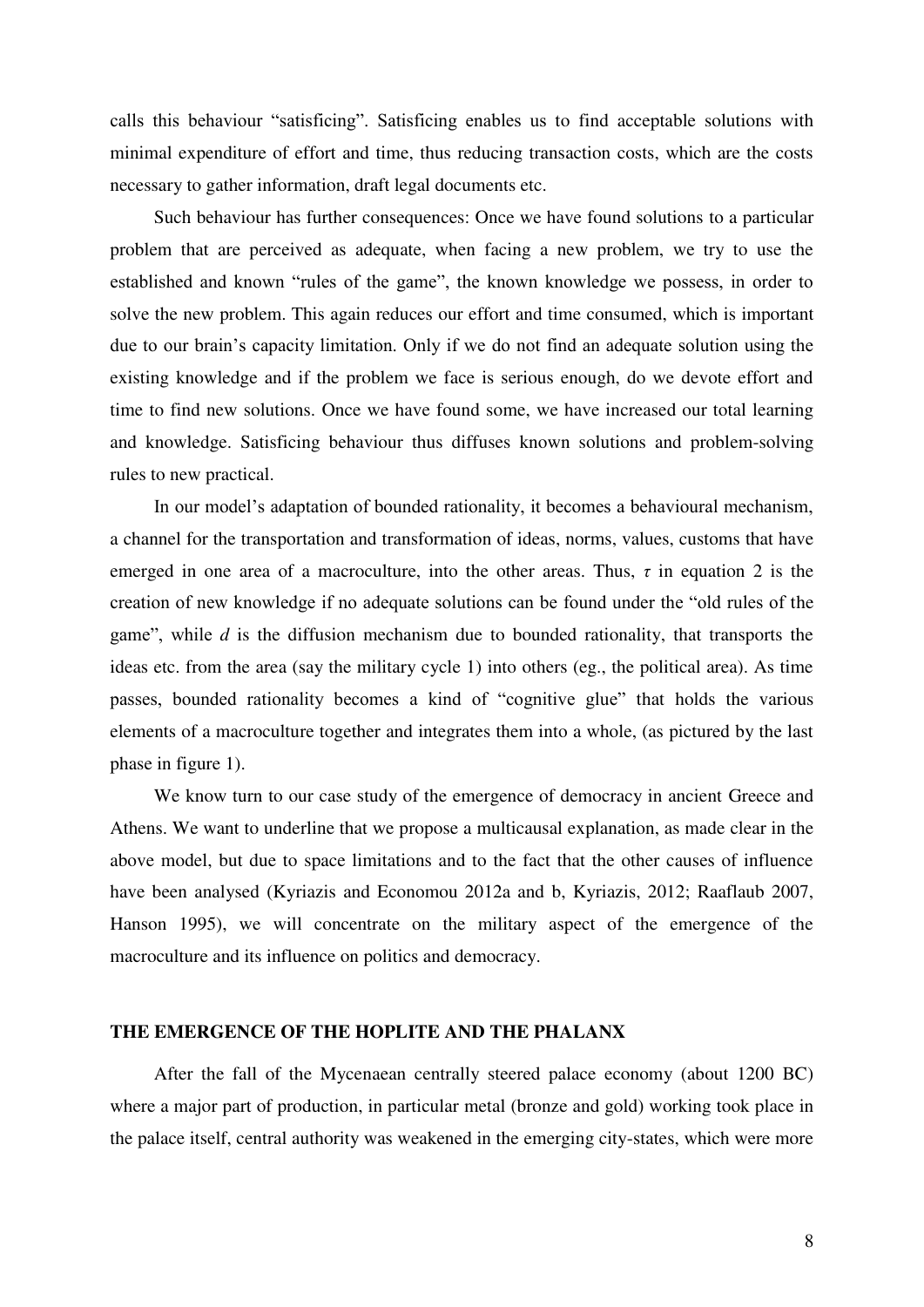numerous and on the average much smaller than the preceding Mycenaean ones.<sup>3</sup> This brought about a change in the issue of who would provide defence in a dangerous world of constant threat and warfare, a task entrusted mainly to the heavily armoured elite warriors during Mycenaean times. Due to the new conditions after the fall of the Mycenaean world (economic recession, fall of living conditions and state fragmentation) this was no longer a possibility during the so-called "Early Iron Age" (EIA) period. Thus, new solutions had to be found: The new solution was for the farmers to arm themselves in the easiest and cheapest way possible, by home produced arms. This brought about a shift of power from the elites to the wealthier farmers, who by the end of EIA probably, and certainly by the end of the  $8<sup>th</sup>$ century had developed into the hoplite warrior, history's first heavy infantryman to appear in significant numbers on the battlefields.<sup>4</sup>

Thus, the weakening of the central state made finding new solutions for defence an absolute necessity and this gave rise to the hoplite, who financed his weapons himself, and

<sup>&</sup>lt;sup>3</sup> During the Mycenaean period these were a maximum of about 100 states, while during the Archaic and Classical period there were 1035 (Hansen 2006) of which at least 700 were situated in mainland Greece and of them, again, the majority in the regions previously covered by the Mycenaean culture, i.e. we have about five archaic city-states for every single Mycenaean state.

<sup>4</sup> The elite Mycenaean warriors were armed by "Dendra" type armour (a complete set was discovered in a tomb at Dendra in Argolis) which made them almost invulnerable in battle to stone, arrows, spears etc. and set them apart from the poorly armed common people warriors. They wielded long swords, so that their arms and armour made them look like late  $13{\text -}14^{\text{th}}$ century knights. Their armament was very expensive, and could not be produced after the fall of the palace economy. We do not deny that other ancient armies like the Egyptian New Kingdom, the Assyrians and the Chinese fought in tactical formations. What we emphasise is that other ancient warriors were i) Not as heavily armoured as the hoplites. Looking at the evidence (as collected by Healy (1991) for the Assyrians and Persians (1995) for the ancient Chinese armies, the differences stand out: Assyrians and Chinese wear, if at all, only lamellar armour for torso front and back, helmets that cover only the top of the head and leaving the face unprotected, no greaves, and most important, small and one grip shields, that do not protect the warrior standing to their left. ii) They did not finance their arms themselves. iii) The phalanx was a more compact formation.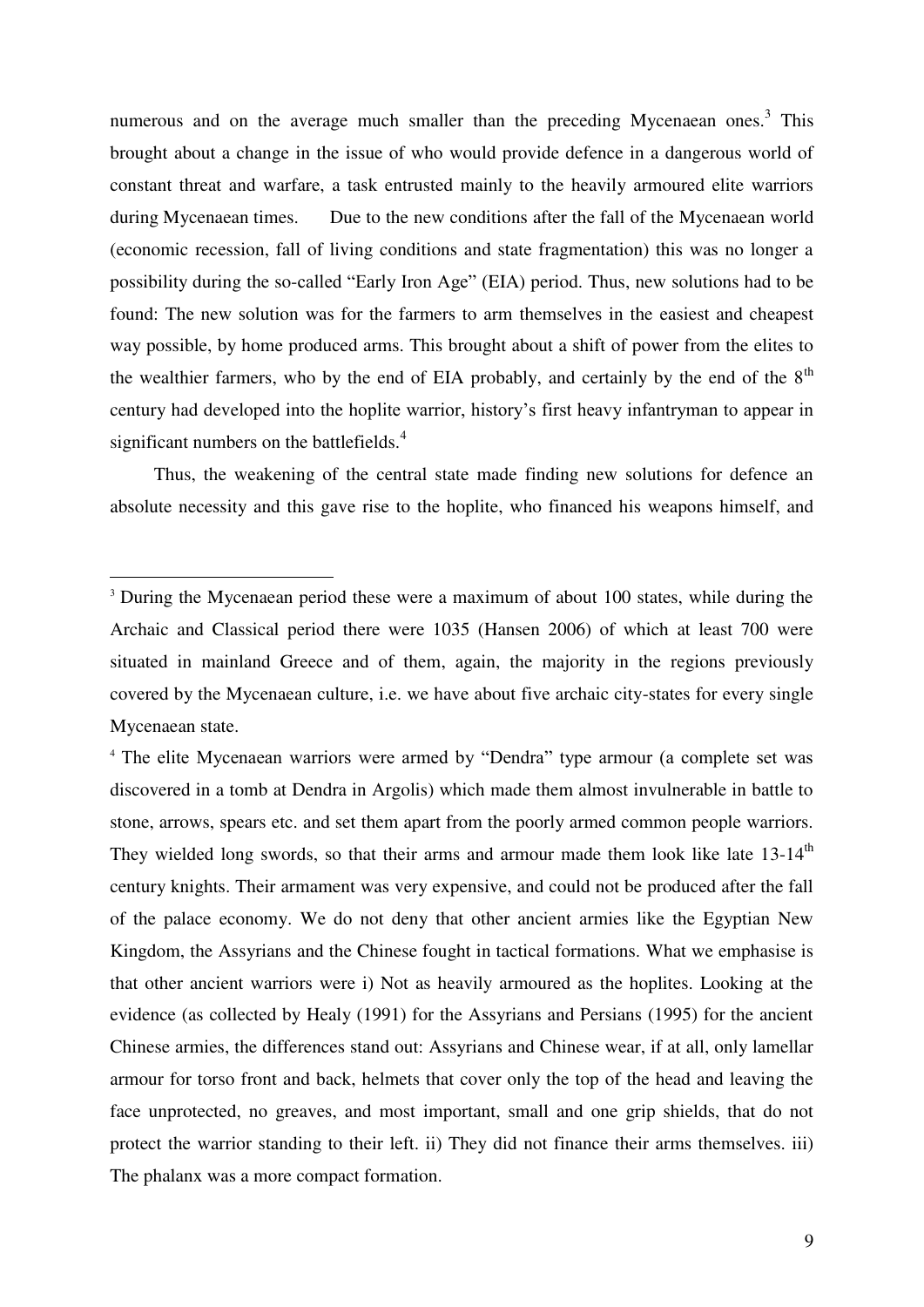thus brought about a shift of power from the older aristocratic elites to the new "middle-class" hoplite-farmers (Kyriazis and Paparigopoulos, 2011, 2012).

We turn now to the analysis of the phalanx as a coordination and cooperation mechanism. During the transition period from the fall of the Mycenaean culture to the beginning of the Archaic Age, when defensive armament was rudimentary for most (eg., the provision of a "home-made" shield) casualties in a "mixing" type of battle, like those described by Homer, must have been high. New tactical formations must have been tried and adapted gradually, through trial in battle. Obviously the best in the sense of battle winning and survival probability enhancing, were kept, the inadequate ones being discarded. The best solution to emerge was the phalanx formation, which was complete by the mid- $7<sup>th</sup>$  century  $BC<sup>5</sup>$ 

In the phalanx, each warrior stood next to the other, covering with his shield not only his own front, but also the right (unprotected) spear side of the warrior next to him, and so on. Thus the phalanx offered a united front of shields and protruding spears, held usually high above the elbow, and striking in combat downwards, attempting to hit the enemy over his shield. This solution offered protection to the vulnerable flanks of the warriors. In order to protect also the vulnerable rear, a deep order (of usually eight ranks) was adopted. The warrior behind each one protected the rear of the one in front. Thus, the phalanx got strength due to its great depth. By choosing adequate places to offer battle (usually small level plains) the flanks and the rear of the phalanx could not be assaulted. Phalanx combat was usually frontal combat, where endurance and strength were the decisive battle winning elements. Numbers too were important. For the first time during the Archaic Age and later on, substantial numbers of equally armed men appeared on the battlefield.

<sup>5</sup> The emergence of the phalanx can be followed in painting and writing. A particularly fine example of pottery painting depicting a phalanx is the mid-7<sup>th</sup> century Corinthian "aryballos" (a wine jug) called the Chigi Vase, preserved in Villa Giulia, in Rome. Homer, in the Iliad, when describing Achilles companions, the Myrmidons (Il. 6. 212-217) writes that in their close formation they resemble a tight wall. We must recall, that although writing about the Trojan War (of about 1250 BC, if historical at all) Homer described often his own times, the 8<sup>th</sup> century. Thus, the above mentioned text we believe is a description of an early phalanx formation. For different interpretations of Homeric fighting see van Wees (2004) and Raaflaub (2008).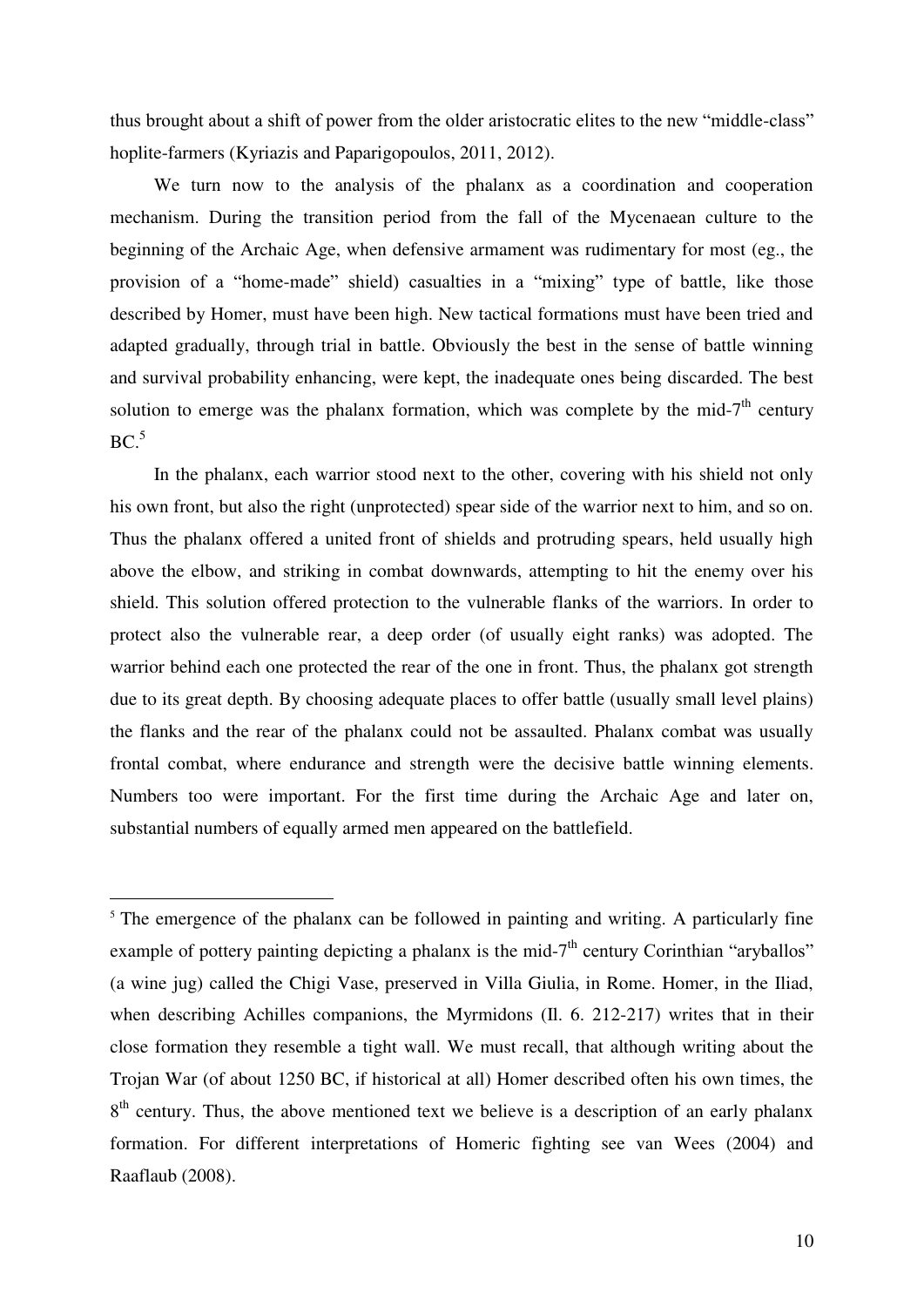By the  $7<sup>th</sup>$  century, due to a revival of economic activity, arms and armour had also been refined. The simple wooden shield became convex and a second grip for the hand (antilabé) was added, making the "hoplon" (shield), which gave its name to the bearer, the hoplite, easier to handle. Bronze armour for the front and rear torso was introduced as well as bronze greaves and bronze, mainly Corinthian-type, helmets, which left slits only for the eyes and nose, thus offering all round protection for the head, but restricted view and hearing, thus making the phalanx formation even more of a necessity.<sup>6</sup>

From the description of the phalanx it becomes clear that it necessitated strict physical coordination, in order to preserve its compact appearance, its aligned front, and its strength in thrust. The hoplites had to train constantly in order to achieve the above, to be able to walk at the same speed and be able to execute necessary manoeuvres on the battlefield.<sup>7</sup> Spartan phalanxes certainly (Sekunda 1998), and other city-states phalanxes possibly, introduced drums and flutes in order to help with their music the keeping of step in the phalanx. Phalanxes could and did when necessary change front in battle, at all times a difficult manoeuvre, but performed many times successfully by Spartan phalanxes, the Thebans at Leuctra (371 BC) and Mantineia (362 BC) and most notably and with devastating success by the Athenians against the Persians at Marathon (490 BC) when the victorious Athenian flanks wheeled inwards, entrapping the Persian centre (Her., 6.94-140, Burn (1962 and 1984) Warry (1980)).

Thus, through training and battle, the phalanx became one advanced and fine-tuned coordination and cooperation mechanism. Constant physical training, coordination and cooperation gave rise also to a "mental" coordination, a common attitude in combat. Upon cooperation among the hoplites and their officers (in some democracies, as in Athens after

<sup>6</sup> For the evolution of Greek arms and armour see Hanson (1989), Sekunda (1998, 1986), Warry (1970), Connolby (1977).

<sup>7</sup> Ancient authors give scant information on training, probably because they considered that it was unnecessary with their readers and hearers who must have been thoroughly familiar with this aspect of the phalanx. Still, some authors (Plato, "Republic". 374d and "Laches"), Xenophon "Lac. Pol". 11.5-10, Aristotle "Pol". 1297β17, Thucydides "Hist." 5.70, Plutarch "Mor". 193c) give useful hints on the importance of training. In Kyriazis and Paparrigopoulos (2012) we analyse this issue in detail.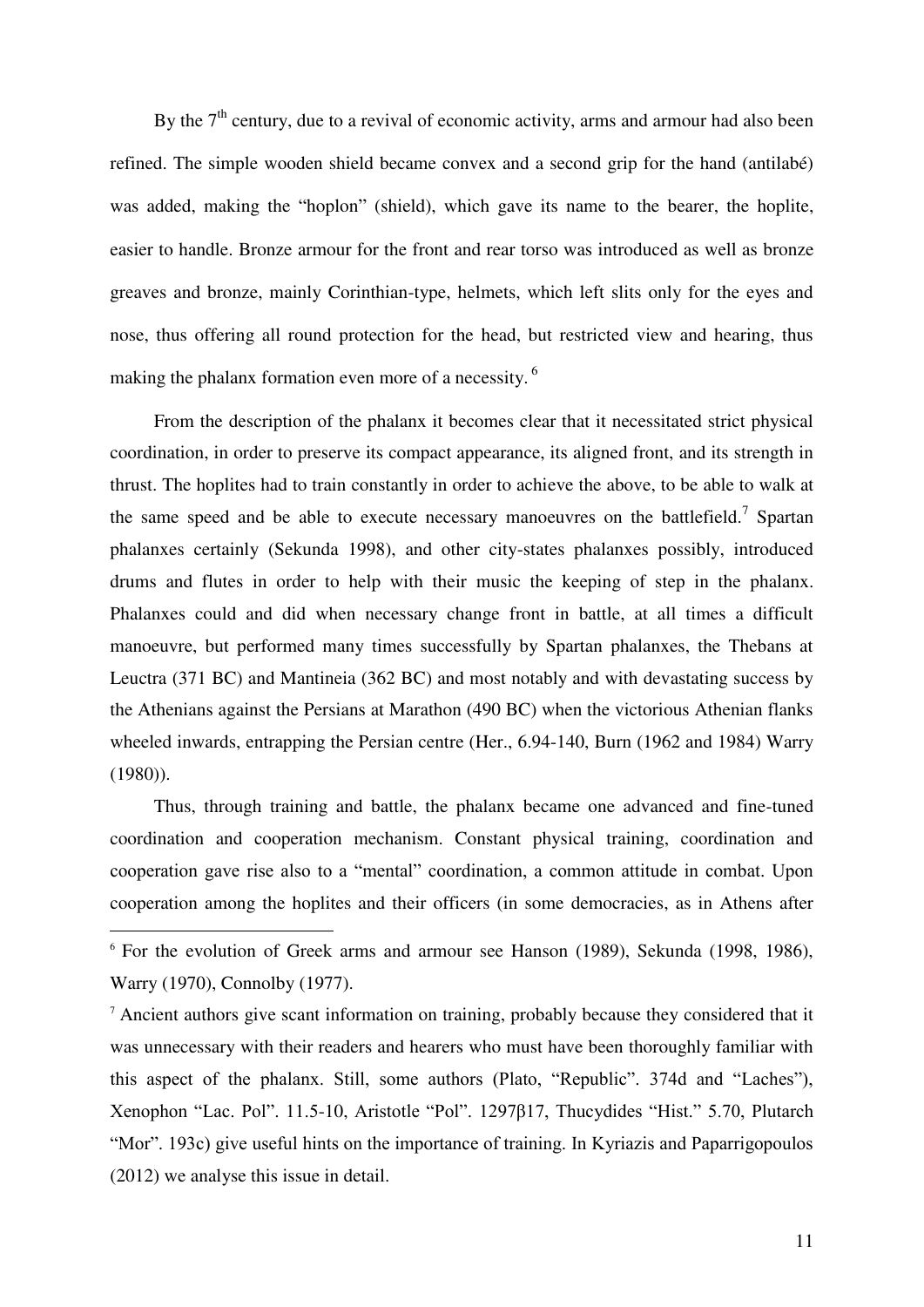507 BC, elected by the Assembly) depended the winning of battles and survival, the efficiency of the phalanx. It was also cooperation towards the achievement of common ideals and goals, supreme and ultimate in some cases, namely such as the safeguarding of the citystate's independence and, on some decisive occasions like Marathon (490 BC) and Plataea (479 BC), the safeguarding of a democratic form of government and a particular way of life.<sup>8</sup>

The phalanx developed a material payoff structure (Falk et al. 2010), with very strong social interaction effects. The payoffs were, on the individual level, survival probability, and the phalanx evolved on the battlefield as the tactical formation that maximized this probability. On the social or group level, the payoffs were the victory probability and what this meant for the city-state in material and non material gains, such as loss or gain of territory, loss of independence and possibility of enslavement of the inhabitants, glory, prestige etc. Due to the very high payoff values at both the personal and the social level the phalanx was a maximum effort coordination and cooperation situation (van Huyck et al. 1990). The phalanx and the "trireme" warship incorporated very efficient incentives for coordination and cooperation: high positive payoffs linked to high negative ones (disincentives) for non-compliance: The cost of mis-coordination and non-cooperation was almost prohibitive, leading to a high probability of loss of life and material loss at the citystate level.

The phalanx solved also effectively in most cases the "free-rider" or shirking problem, which has been recognized as an important mis-coordination problem, due to selfish motivation by some (or all) participants in organisation (Falk et al. 2010). Monitoring by "neighbours" ie. the hoplites in front, behind and on the two sides was easy. For all except the rear rank, due to its close order formation, the possibility of defection from the phalanx was nonexistent. Only the rear ranks could "defect" (run away from battle), and a phalanx rout, if it happened, happened in inverse order: First, the rear ranks broke away, permitting thus the disengagement of the next (rear rank) to break away and so on.

Even more so, shirking among ships' rowers was also easy to monitor, and the possibility was non-existent in a naval battle, unless the captain gave such an order and the crew accepted it, an extremely rare event in Greek naval history. So, the external conditions

<sup>&</sup>lt;sup>8</sup> We are of course aware, as will become clear later on, that also oligarchies and even tyrannies, did field hoplite armies. This is why we consider the phalanx a necessary but no sufficient condition for the emergence of democracy.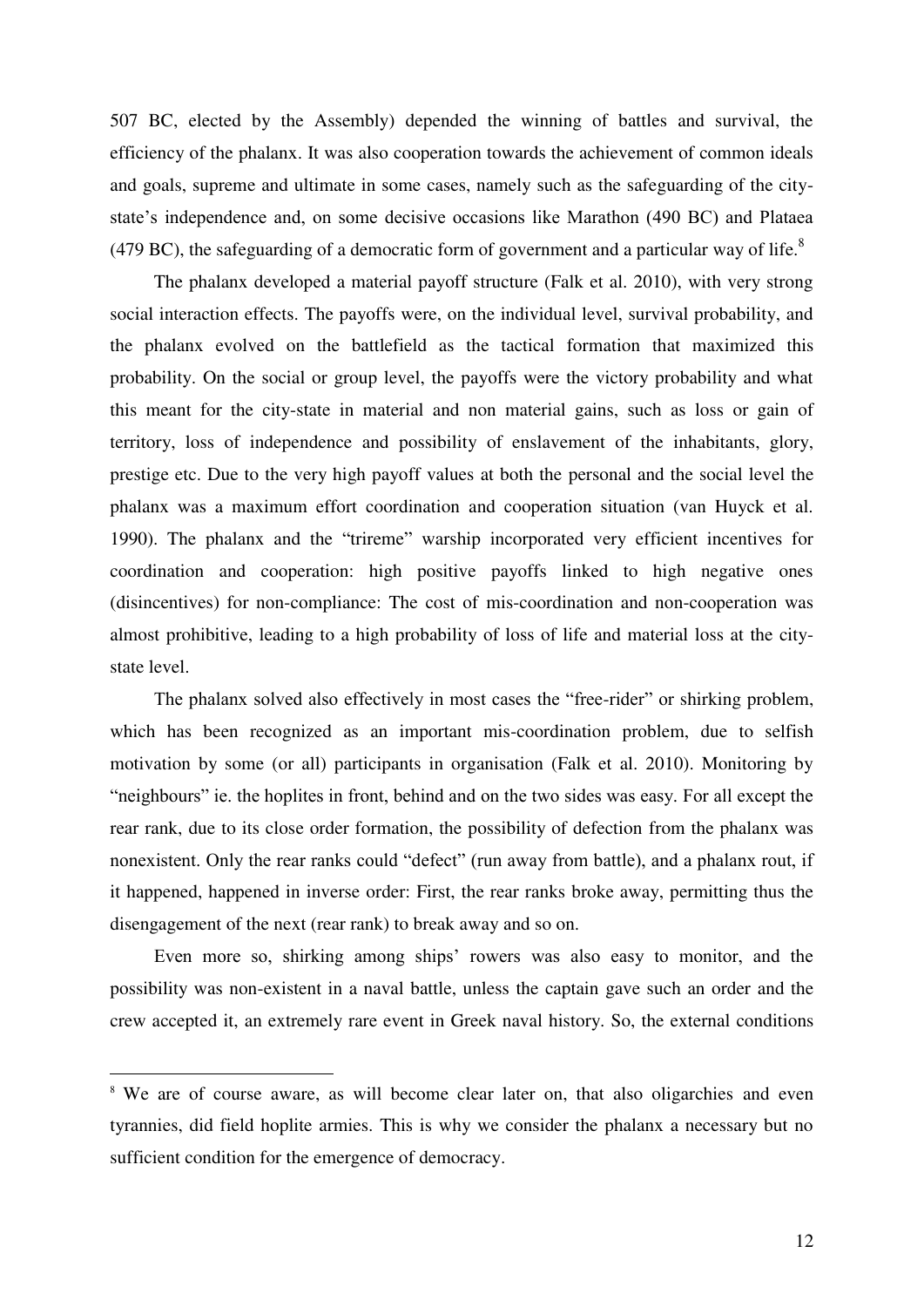of the "battle-game" influenced also the motivation of the participants, exhibiting very strong "reciprocity" and "conformism" that led to cooperation (Sugden, 1984; Alpizar et al. 2008).

#### **THE TRIREMES AND NAVAL WARFARE**

 $\overline{a}$ 

The naval vessel that was introduced in Greek navies by the beginning of the  $5<sup>th</sup>$  century was the trireme ("trieres" in Greek) adopted and developed perhaps from an earlier Phoenician design. She was a 50 ton wooden vessel, propelled by 170 oars and oarsmen on three level, (thus its name) and in favourable wind conditions under two or three sails. Additionally, a trireme carried 10 hoplites as marines, 10 sailors, 3-4 archers and 7 officers for a total crew of 200 (Morrison and Coates 1986).

The trireme was a mechanism composed of different "parts" (the various specialties and tasks assigned to the various groups of men that crewed her). These "parts" were arranged in specific ways so as to maximize battle efficiency.

The trireme, even more than the phalanx, required intense coordination of effort. First, the 170 oarsmen, seated on three levels, and with different length oars (due to the different height of the  $3<sup>rd</sup>$  (highest) level from the sea surface) had to learn to row together and perform various tasks for the ship, such as different speeds for endurance and cruise, or attack, (ramming) change of direction (one side of the ship's oars forward, the other backwards) and disengaging after a successful ramming (both sides backwards, the Greek command being "Aνακρούσε"). This physical coordination was facilitated by the beating of a drum, or a fife, at different rhythms by the "Keleustes" (an officer, the Greek word meaning "he who commands") and by various other command words<sup>9</sup> (like "πρόσω", forward).

But even more, at a second level, the trireme required intense coordination and cooperation among the different types of specialists: oarsmen, marines, sailors, archers and officers, such as the keleustes, the steersman, the navigation specialist "naukleros" and the "trierarch", commander of the ship, who was not necessarily a specialist, but a rich Athenian liable to undertake the liturgy of trierarchy. Under this, he financed the ship's running expenses for a year (usually 8 months of operations since triremes did not operate in winter) and command it (Gabrielsen 1994, Kyriazis and Zouboulakis 2004).

<sup>9</sup> Greek ships, like Roman ones (Roth 2009, p. 32, d' Amato 2009, p.11) were oared by free citizens. Only in very few cases of acute shortage of citizens (like at Arginusae, 406 BC) were slaves used as rowers, but even then, they were freed after the battle.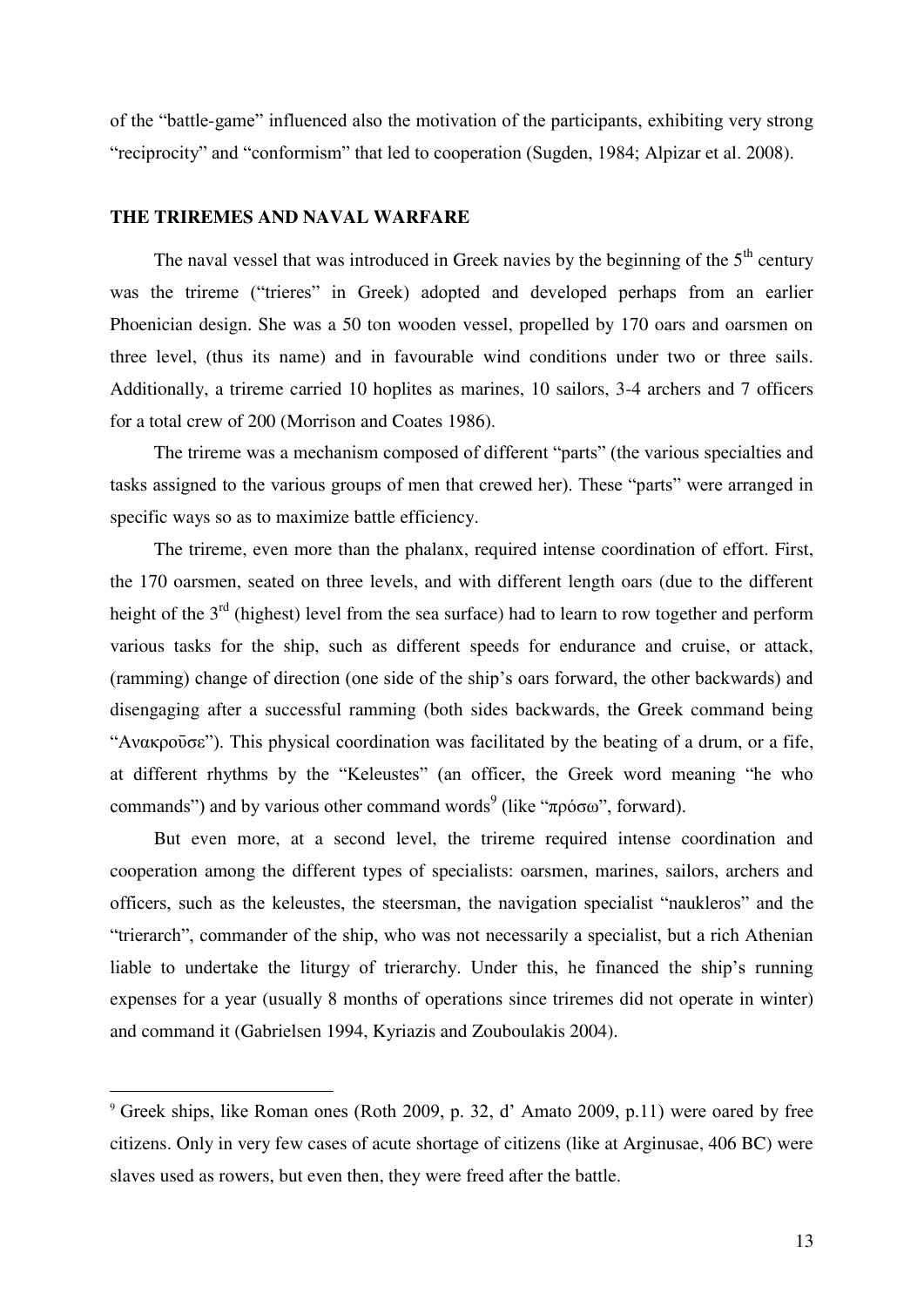A well-run trireme worked thus like a well turned orchestra, in which different musical instruments playing sometimes different tunes produce one melody. But what we think was even more important for the deepening of democracy, was that the trireme was a school of cooperation among equals at the first level (like the phalanx) the rowers coming all from the least prosperous class of citizens, the "thetes" at least in Athens, for which we have sufficient information.

At another level, it became a school of cooperation among social unequals, that is, the poor rowers, the "middle class" hoplite marines, the specialist ("middle-class"?) sailors, and the "upper class" officers, among them the trierarch who always had to be a very rich man to be able to afford the cost of this liturgy.  $^{10}$ At a third level, intense coordination and cooperation were required for fleets to perform victoriously as a whole, executing successful battle plans and manoeuvres and outflanking and outperforming enemy fleets. Greek fleets were relatively large, for example 368 ships and 73.600 men at Salamis  $(480 \text{ BC})^{11}$ , 155 Athenian and allied ships against 120 Spartan and allied at Arginusae (406 BC), and 82 Athenian against 70 Peloponnesian ships at Naxos (376 BC).

Successful coordination and cooperation reduce transaction costs and promote efficiency and the phalanxes and the triremes did just that. The aim was to minimize the possibility of error and time taken to action, to translate decision into action in "real" time, a decisive factor for winning battles throughout history. They achieved this by continuous exercise and training but also by developing a specific communications language, a set of signals and commands that corresponded to specific actions to be taken each time.<sup>12</sup> These signals and commands had to be short and clear. The specific language evolved was a further element of the coordination and cooperation mechanism, as in modern organisations. If we pursue the analogy further, the "trierarch" (commander) and "naukleros" (navigation expert) come very close to a modern firm's or organisation's manager.

<sup>&</sup>lt;sup>10</sup> The cost of trierarchy could vary from about  $3.000$  to  $6.000$  drachma when a day's remuneration for a skilled artisan and worker at the Acropolis in the later 5th century was one drachma (Gabrielsen 1994, Kyriazis 2009).

<sup>&</sup>lt;sup>11</sup> Not including 14 older 50 oared ships called "penteconters"

<sup>&</sup>lt;sup>12</sup> Examples are "πρόσω" (forward), "ανάκρουσε" (backwards), "εμβολή" (ramming), "βάδειν" (walking), "τροχάδειν" (running).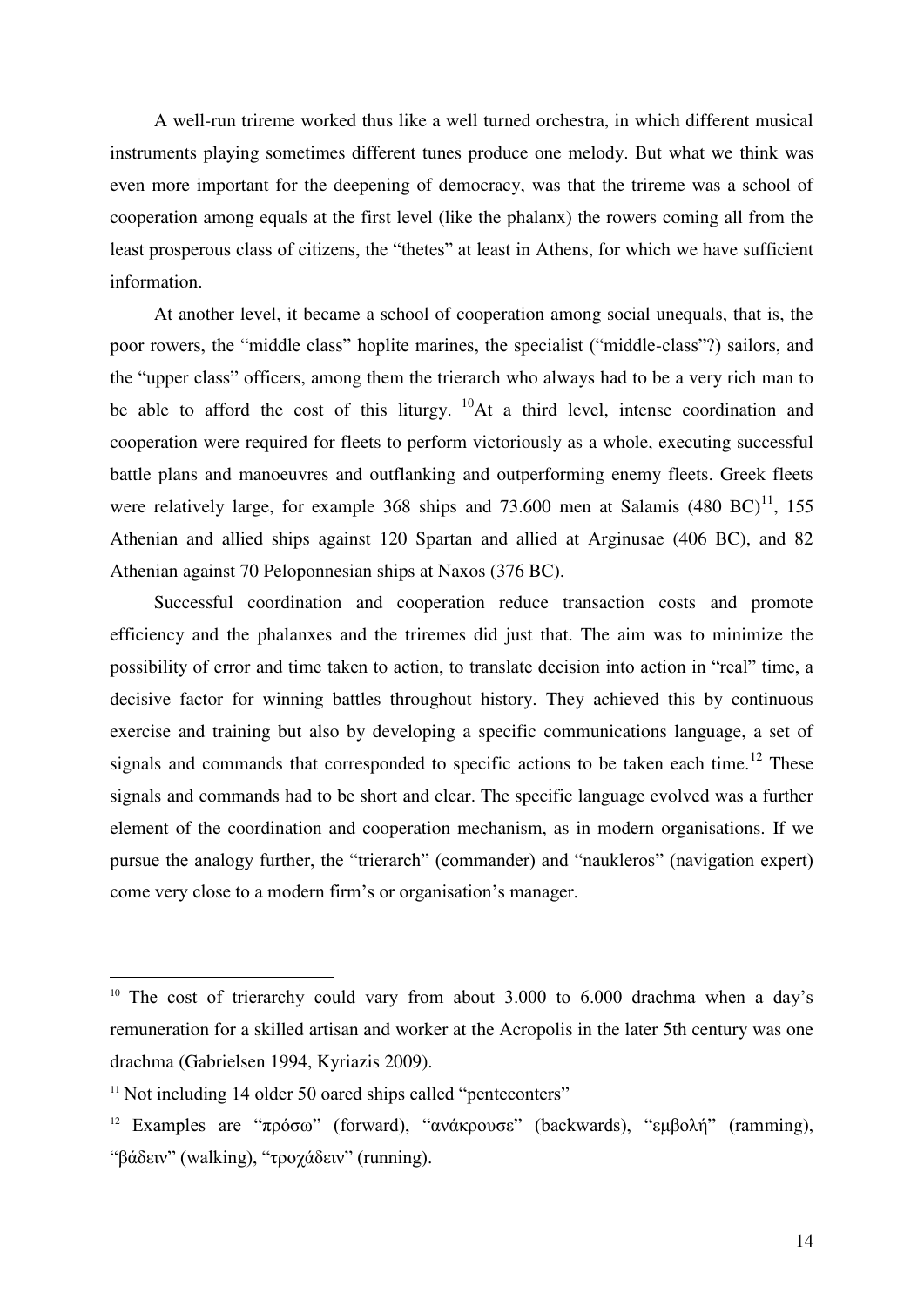Coordination and cooperation mechanisms involve learning. First, learning of specific technical skills, eg. how to march united, to wield the shield, the spear, the sword, to push, to row, to set the sails etc. Second, to master the communications techniques and the "language". Third, and for the development of democracy most important, learning to cooperate towards the fulfilment of a common purpose, to listen to the advice (command, in battle) of the expert and "learn" and adopt new values. We now turn to an analysis of the new values that the phalanx and the triremes as coordination and cooperation mechanisms inculcated into their participants.

#### **A NEW VALUE SYSTEM**

The importance of norms, customs, values and institutions for economic performance has been recognized widely by the classical economists and brought into focus again by the new institutional economics, as exemplified by North (1978, 1981, 1984, 1990, 1994).

Post-World War II literature on modern democracies studies also the relationship between culture and democracy, emphasizing the role of values in the emergence and durability of democracy (Almond and Verba 1963, Dahl 1966, Huntington 1968). Some authors (eg. O'Donnell and Schmitter 1986) have analysed pacts and agreements among competing elites that initiate a transition to democracy. Weingast's (1997) approach implies that democracy is in part a coordination problem among citizens, because they have to agree on the limits on the state that they are to defend. Self-enforcing limits on the state result – when the citizens resolve this coordination issue. Elites construct solutions to the coordination problem, often through pacts with not-elite citizens, which results in a set of mass behaviour that creates a "civic culture".

The first value to arise in the ranks of the phalanx was self-consciousness of the hoplites. As they became aware of their strength and tested their resilience in battle, a revolutionary idea for that period took form and root: Not kings, like the Divine Pharaoh of Egypt, or the vice-regent on earth of the God Ahura Mazda, the Persian King of Kings, or even Kings said to be descended from demigods of Greek mythology, embodied the state, but they themselves, the "demos" the people. (Or, to be more precise, the part of the people who had the economics means to afford the hoplite equipment and the time needed to train in the phalanx).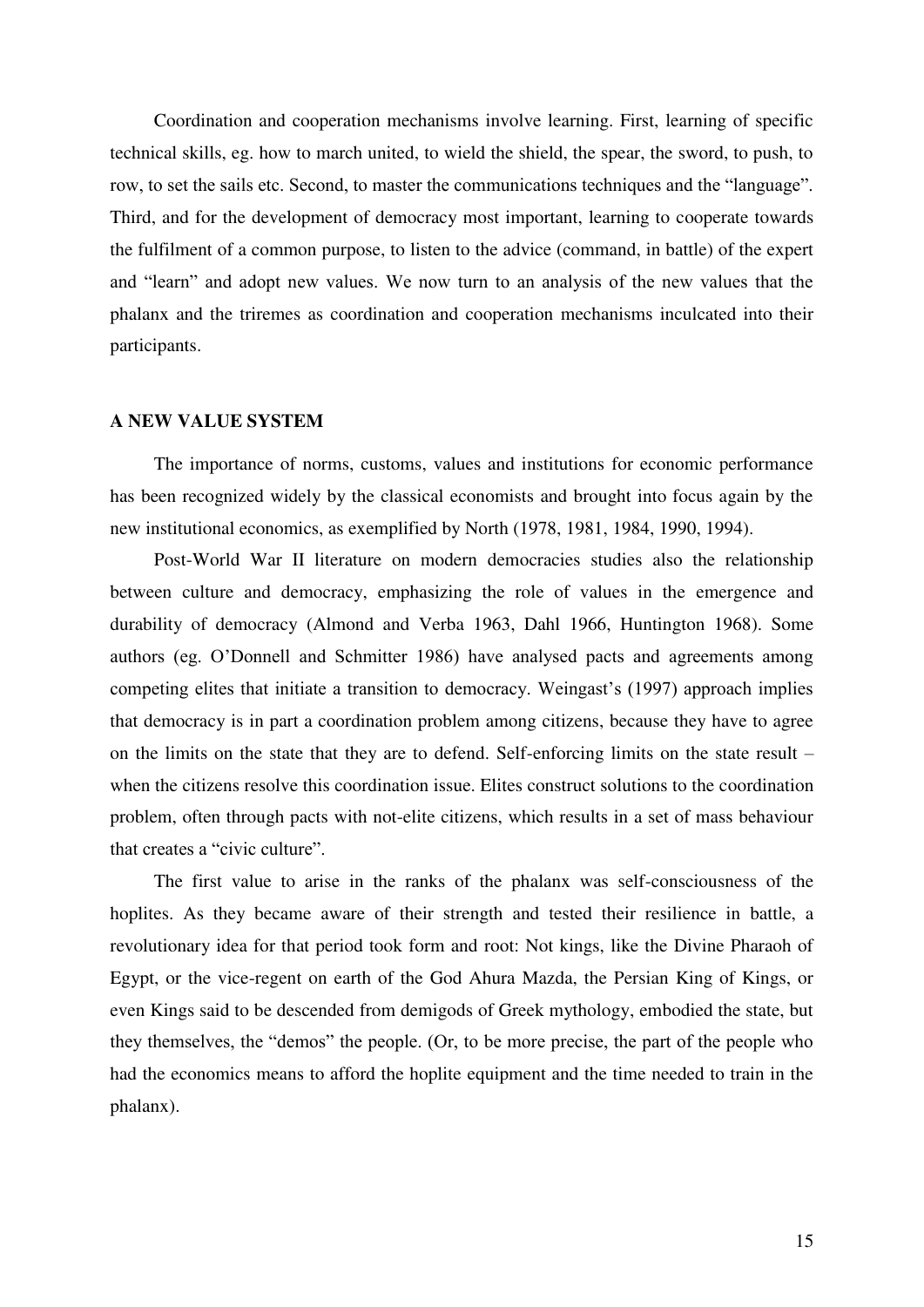The phalanx was characterised by cohesion, common purpose and will, the hoplites being almost physically "glued together".<sup>13</sup> All hoplites, from the general(s), through the officers, to the common hoplite, were equal and inter-dependent. Each hoplite depended on and trusted his life to the ones standing next to him, covering his unprotected flank and rear. This trust and dependence both presuppose and generate equality. Like all efficient coordination and cooperation mechanisms, the phalanx required great discipline and obedience to the commands of the general(s) – the coordinators, given through the particular communication language and signals developed.

The values evolved in the phalanx applied also, and stronger, to the triremes. The important point here is that the triremes "team" was not a homogeneous one (from the point of view of armament and economic – social background, as the hoplites were) but a diversified one. Common values extended now to all the crew-members, the rowers (poorer citizens who were excluded from the phalanx lacking the means to equip themselves and the time needed to devote to training), the marine-hoplites, sailors, archers and specialistsofficers. As Hanson (1996) points out, landowning hoplites and "upper-class" officers were transported by, then fought alongside with their social inferiors, blurring traditional census rubrics and cementing the notion of political equality, as the shared experience of danger offered by military service so often does, as recognized already by Aristotle. (Pol. 6.1321  $\alpha$ 17-19). Strauss (1996 p. 313 and 316) writes that service in the fleet ignited the "thetes" (the lowest-poorest census class in Athens) political consciousness by offering them a practical education, and the symbolic, emotive and ritual dimensions of the triremes have much to say about the character of Athenian democracy.

In particular, trust, emerged as the supreme value of the phalanx, on which its cohesion depended, and on the ships and fleets, on which their efficiency depended.

In modern terminology, trust created "safe" predictions as to what others would do in particular circumstances, in battle, either on land or at sea. Thus endogenous uncertainty which arises in situations where the outcome depends on social interaction (Heinemann et al.

 $13$  Demades, a  $4<sup>th</sup>$ -century Athenian orator described "theorika" (payment to citizens to enable them to watch the theatrical plays) as the "glue of the democracy" (Plut. Mor. 1011β). We suggest that the phalanx became the "glue of proto-democracy".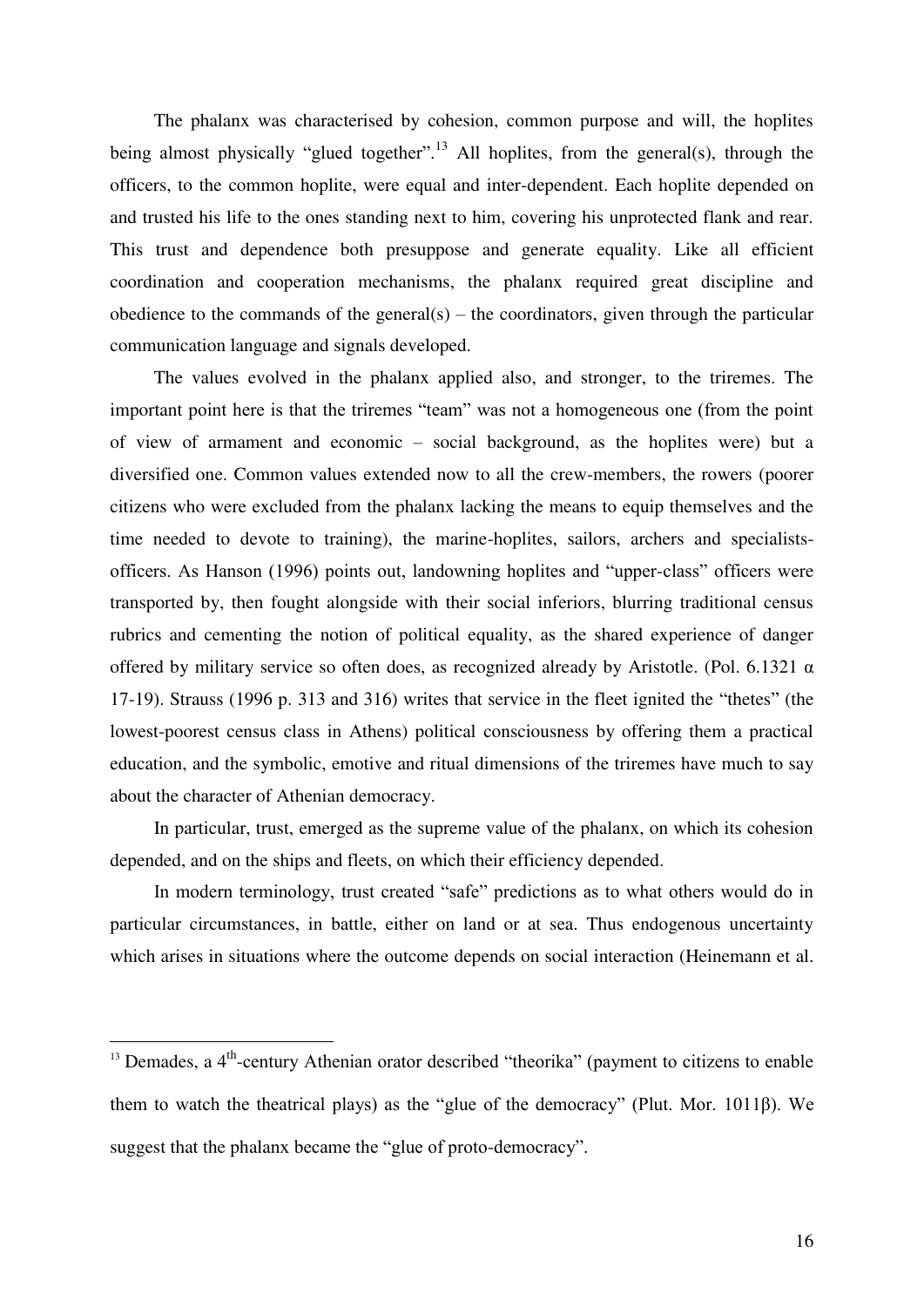2004) was almost eliminated. The extension of military service and the associated emerging value system were preconditions for the emergence of ancient direct democracy.<sup>14</sup>

We have so far analysed the values evolved in the phalanx and on the ships, trust being the supreme one. We now turn to the analysis of the emergence and development of a macroculture associated with these values, that made for the first time in history the emergence of democracy a possibility.

Our argument consist of two parts: First, due to the working of bounded rationality, the values and norms developed in the phalanx and on the ships creating a specific military macroculture were transferred into the political field. Second they became, as a result of military coordination and cooperation mechanisms the basis of a political coordination and cooperation mechanism. This again solved the general coordination and cooperation problem that had to be addressed for democracy to emerge, giving substance to the shift of power, to the threat of revolution to the ruling elites, forcing them in some cases to commit themselves credibly to reform. In many instances during the  $6<sup>th</sup>$  century BC in Greece, this reform took the form of "isonomia", equality in front of the law, the strengthening of property rights, mainly ownership of land which could not be expropriated or interfered with (Birgalias 2009). In Athens in particular, through Solon reforms, debts were abolished and citizens could no more be seized and enslaved for outstanding debt, thus establishing an unalienated right of personal freedom for citizens (de Ste. Croix 2004, chapter 2).

In other cases revolutions actually happened and through them in some instances democracies were introduced in some city-states (Forrest 1966, Burn 1960, 1962). Athens is a "mixed" case, where Cleisthenes first introduced democratic reforms (510 BC), wanting to reinforce his position against other aristocratic elite families (according to Raaflaub et al. 2007). Then, (507 BC) democracy had to be validated against internal threats, an oligarchic coup d'état, and external invasions by the Peloponnesians supporting them. A spontaneous revolution happened and safeguarded the democratic reforms introduced by Cleisthenes.

<sup>&</sup>lt;sup>14</sup> A point recognized already by Aristotle who wrote: "when however, states began to increase in size and infantry forces acquired a greater degree of strength, more persons were admitted to the enjoyment of political rights" (Pol. 1297β 16-28) and taken over by Weber (1899 p. 1311): "The decisive criterion (for the voting right in the assembly) was initially the capacity to quip oneself for service in the hoplite infantry".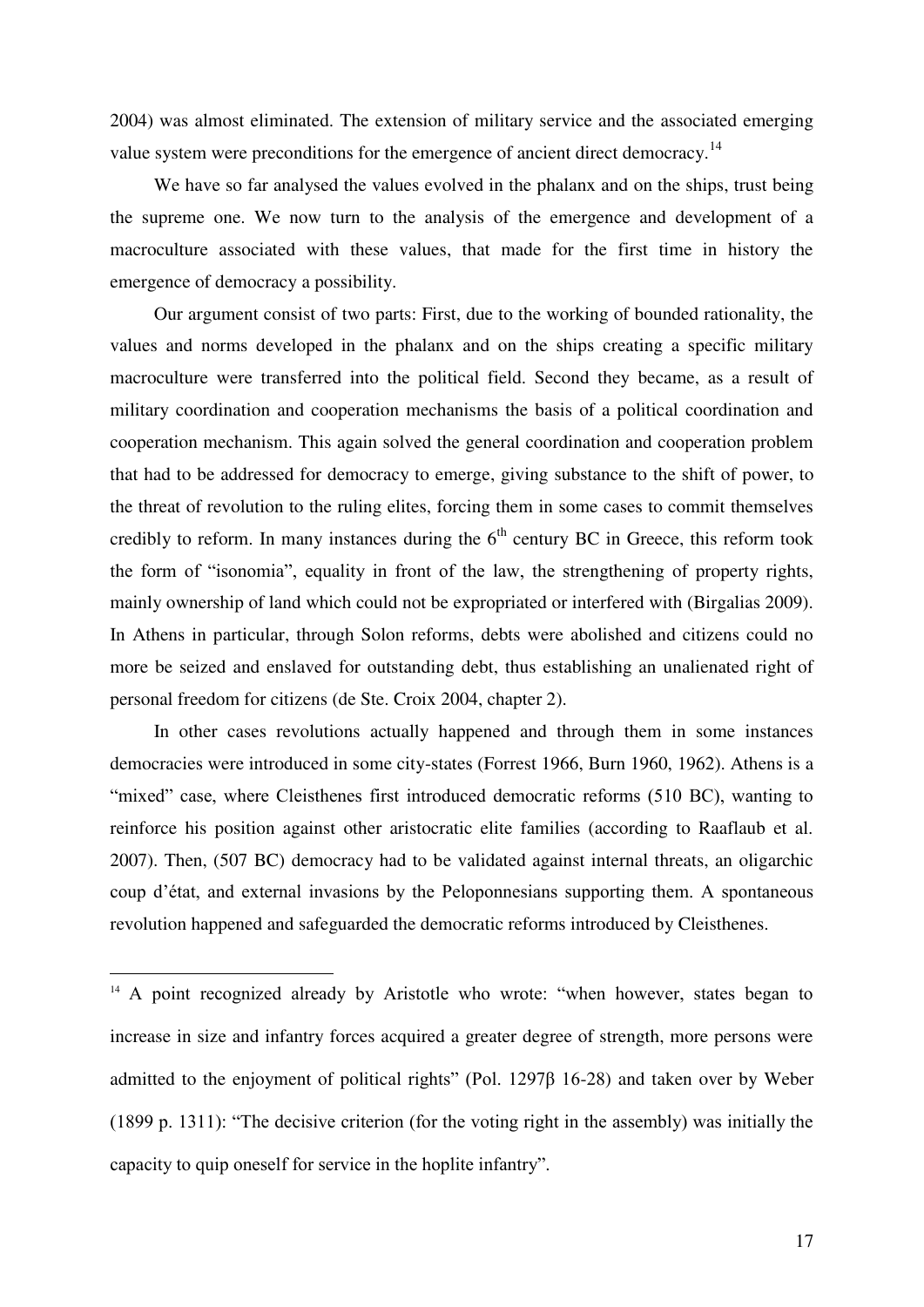Thus, our answer thus far, as to the emergence of democracy, is that there was a real shift of power from the elites to the hoplites, entailing a potential and often realised threat of revolution. Aristocratic elites in ancient Greek city-states did not just make a credible commitment to democracy in order to gain needed political support in their competition against other members of the elites. If they had not done it, democratic revolutions would have overthrown them.<sup>15</sup>

Self-consciousness in the military field gave rise to self-consciousness of potential political powers: If, together with your hoplite equals, you are dominant on the battlefield and the defender of your city-state, why would you accept being denied a say in political decision making? And who is strong enough to prohibit you from this participation, once the hoplites are conscious of this shift of power? And, at least, who is strong enough to interfere with your property rights, mainly in land and its produce? Obviously, the answer is "none" within the city-state itself. (Tyrants and aristocratic oligarchies did sometimes seek outside help or use foreign mercenaries).

The phalanx and the ships were characterised by cohesion, common will and purpose. These values were taken over into the field of politics: Through special procedures established over decades for decision-making, voting in the Assembly and the courts of justice and the use of the lot for most positions of "state-administration", citizens developed a common purpose and will for the city itself. We argue that election by lot arose out of the equality reigning in the phalanxes' ranks: What better expression of the equality principle in politics than letting chance decide who among equals should be selected for office?

 We further believe, that this is a strong manifestation of bounded rationality: Equality of skill, strength, valour etc. were more or less established in the phalanxes' ranks, since presumably those not up to the strict phalanxes' exigencies would have been excluded from

<sup>&</sup>lt;sup>15</sup> Hoplites supported tyrants against the older ruling aristocracies in many  $7<sup>th</sup>$  and  $6<sup>th</sup>$  century city-states like Samos (Polycrates), Syracuse, (Gelon and Hyeron), Corinth, (Kypselos and Periander), Megara (Theagenes), Sikyon (Orthagoras) and Athens (Peisistratus), (Forrest 1966, Raaflaub et al. 2007). We lack information for the majority of Greek city-states during this period, but at least 19 democracies (and probably many more) are attested for the beginning of the 5th century BC.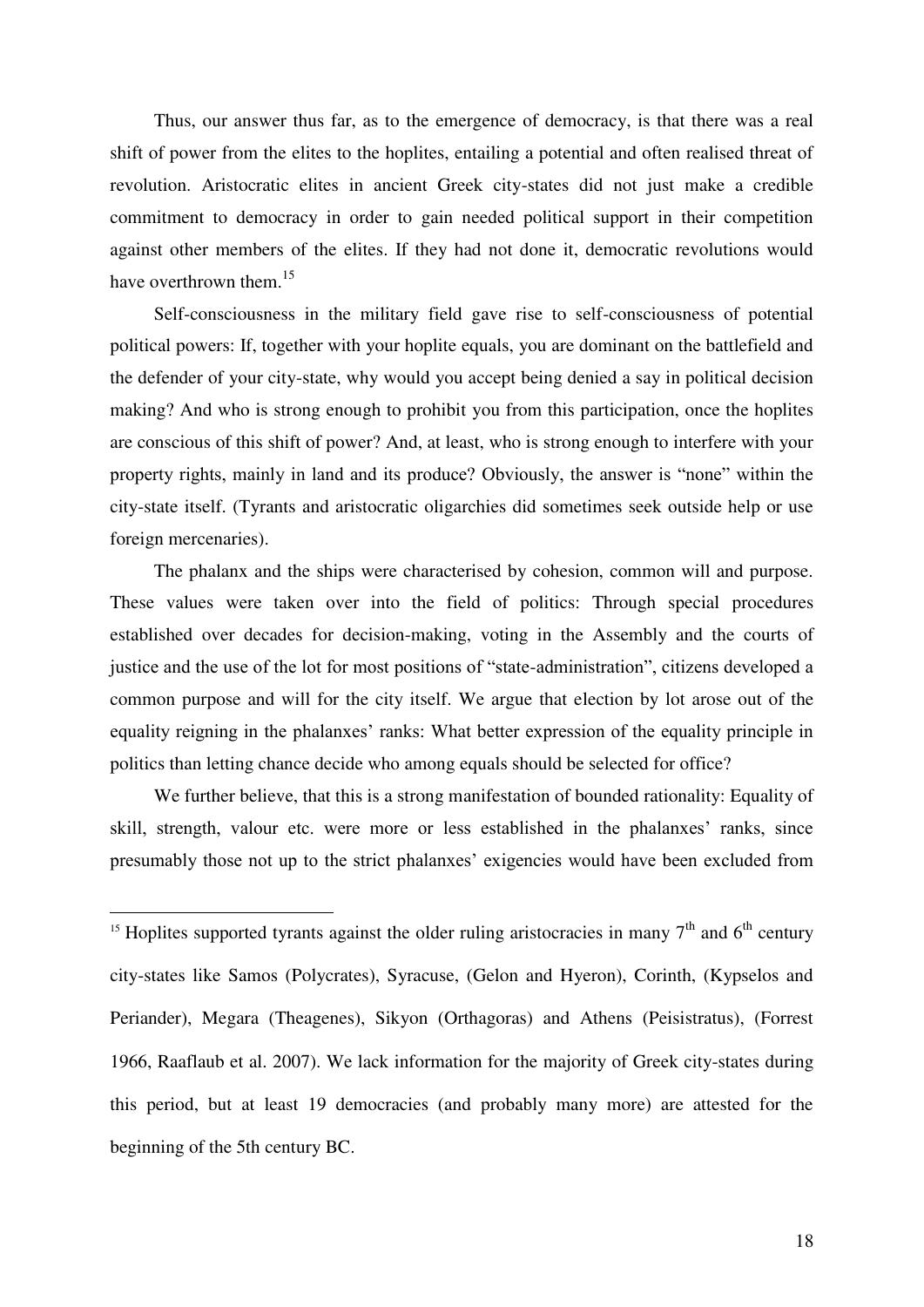its ranks. Once this equality was accepted, then the "cheapest" (in the sense of minimizing transaction costs, mainly information ones) rule for choice for political office was election by lot among "military equals" who were presumed to be also "politically equals", in the sense of possessing more or less the qualities required also for political offices. Thus, (time consuming and transaction costs increasing) rules and procedures were deemed not to be needed.<sup>16</sup>

Modern scholars (Horowitz 1985, Rabushka and Shepsle 1972, Weingast 1997) underline the importance of homogeneity as against divided societies for the establishment of durable democracies. Severely divided societies typically lack consensus, and "plural" societies are inherently prone to violent conflict.

The emergence of ancient democracy was based on the hoplites' socioeconomic homogeneity, although hoplites were a minority among citizens. This is why we argue that the emergence of the hoplites was a necessary but not a sufficient condition for democracy. If a city-state developed democracy, that depended also on particular circumstances, such as the existence of inspiring leaders, grave external threats, competition among the elites and symbolic events.<sup>17</sup> All these were present at the end of the  $6<sup>th</sup>$  century in Athens, thus establishing a durable democracy after 510-507 BC. But what was more important for the durability and deepening of Athenian democracy is that the ships were a "school of democracy" in the sense of teaching coordination and cooperation and establishing common values to non homogeneous socioeconomic groups.

<sup>16</sup> A few "specialist" administration positions were still filled by election and not by lot. These were in Athens the "ten generals", (each commanding one of the ten "regiments") combining also the office of the admiral (s) and, during the fourth century, the "tamias" (akin to a modern minister of finance). Positions covered by lot were the "bouleutai" (members of the council that prepared the agenda for the Assembly's meetings) the members (jurors) of the courts of justice, and after 477 BC the "eponymos archon", chosen for a year. He was the nominal head of the state (akin to a modern president) and among others he gave his name to the year.

 $\overline{a}$ 

<sup>17</sup> Pericles "Funeral Speech" has been a lasting inspiration for democracy's advocates, influencing among others Lincoln's Gettysburg Address (Merrill 2011).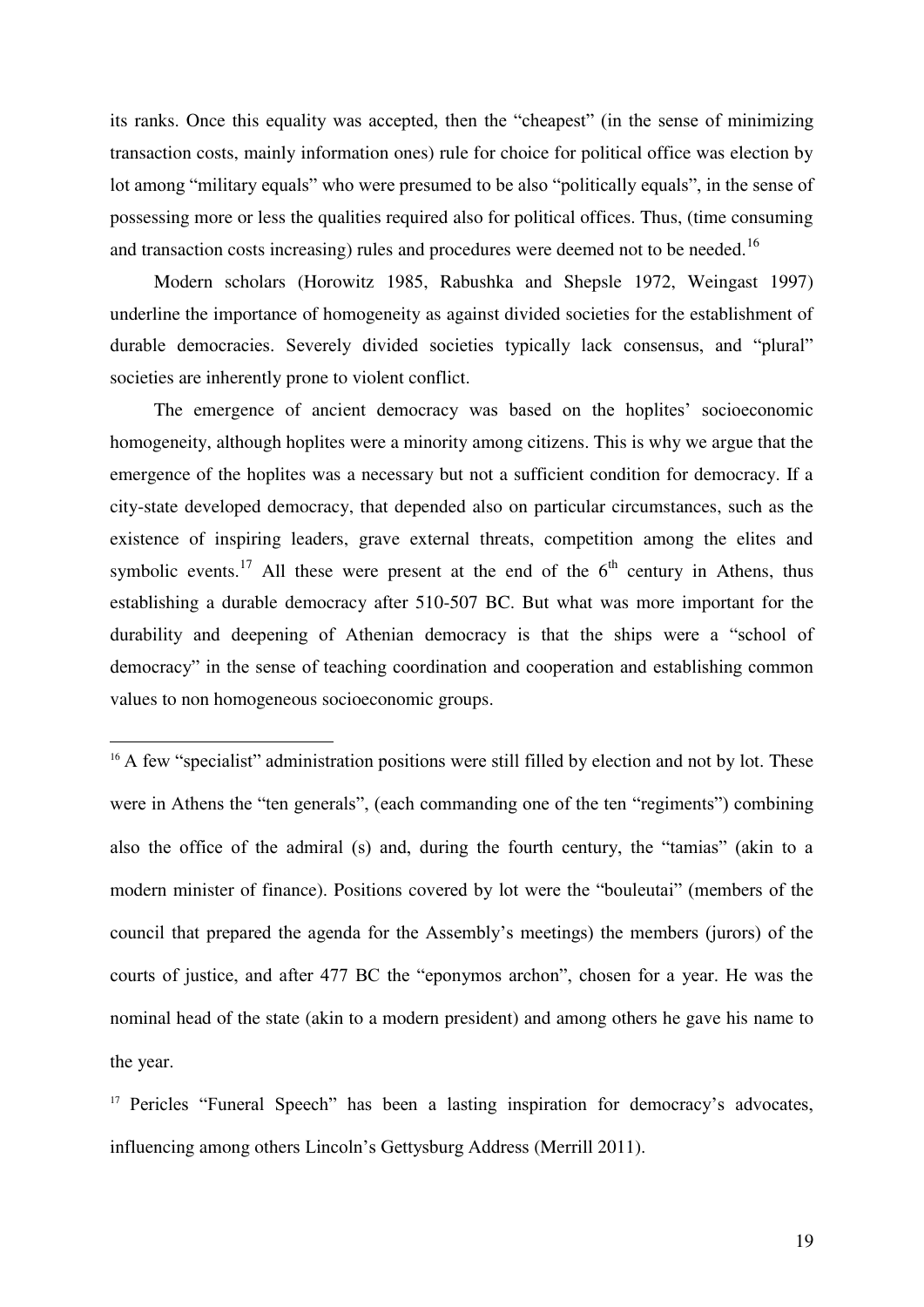The ships and the fleets were a microcosm of Athenian society, where the richest citizens (trierarch and officers) "middle-class" (marine-hoplites, "warrant officers" and sailors) and rowers (the poor "thetes") fought and campaigned together. Further, the establishment of maritime states, such as Athens and the island states of Samos, Chios and Rhodes (that flourished during the  $4<sup>th</sup>$  and  $3<sup>rd</sup>$  centuries BC) brought about a community of interests among all citizens, making thus for the durability of democracies.

In ancient Athens, all citizens felt that they benefited (although of course to different degrees) from the city's maritime activities (and, at least during the period 478-404 from what has been called the "Athenian empire" although the Athenians themselves never called it that).

Benefits were even extended to foreign free residents (metics) and even some categories of slaves, like the trusted assistants of bankers and those working on their own with their families ("slaves living apart") who gave a part of their produce to their masters and were entitled to the rest. They had incentives like being granted freedom, and in a few cases even citizenship, to work well. Education promoted further the idea of a community of interest as well as religious festivals (Bitros and Karayannis 2008, 2010, Cohen 1997 and 2002).

The phalanx and the ships required great discipline. Battle discipline was transformed into political discipline: once everyone who wanted to speak had been heard, the Assembly voted. After the vote and the decision reached, it was binding on everyone, including those who might have disagreed. The same discipline manifested itself in the obedience of the laws by the citizens. $18$ 

<sup>&</sup>lt;sup>18</sup> Almond and Verba (1963, 372) write: "If a new nation is to create a civic culture... there must be a symbolic event, or a symbolic charismatic leader...". If such symbolic events and leaders for the American Revolution were the "Boston Tea Party", "Bunker Hill" and George Washington and for the French Revolution the storming of the Bastille on the 14<sup>th</sup> of July 1789, for Athenian democracy they were Cleisthenes and the besieging of the tyrant Hippias and his allies the invading Spartans under King Cleomenes I on the Acropolis, in the spontaneous revolution of 507 BC. It was a spontaneous revolution without a particular leader (Cleisthenes being then in exile) but we argue that this was possible, because at least the Athenian hoplites, the only part of citizenry able to face the Spartans in battle, had already solved the coordination and cooperation problem inherent in any revolution through the long hours of common training and exercises required by the phalanx.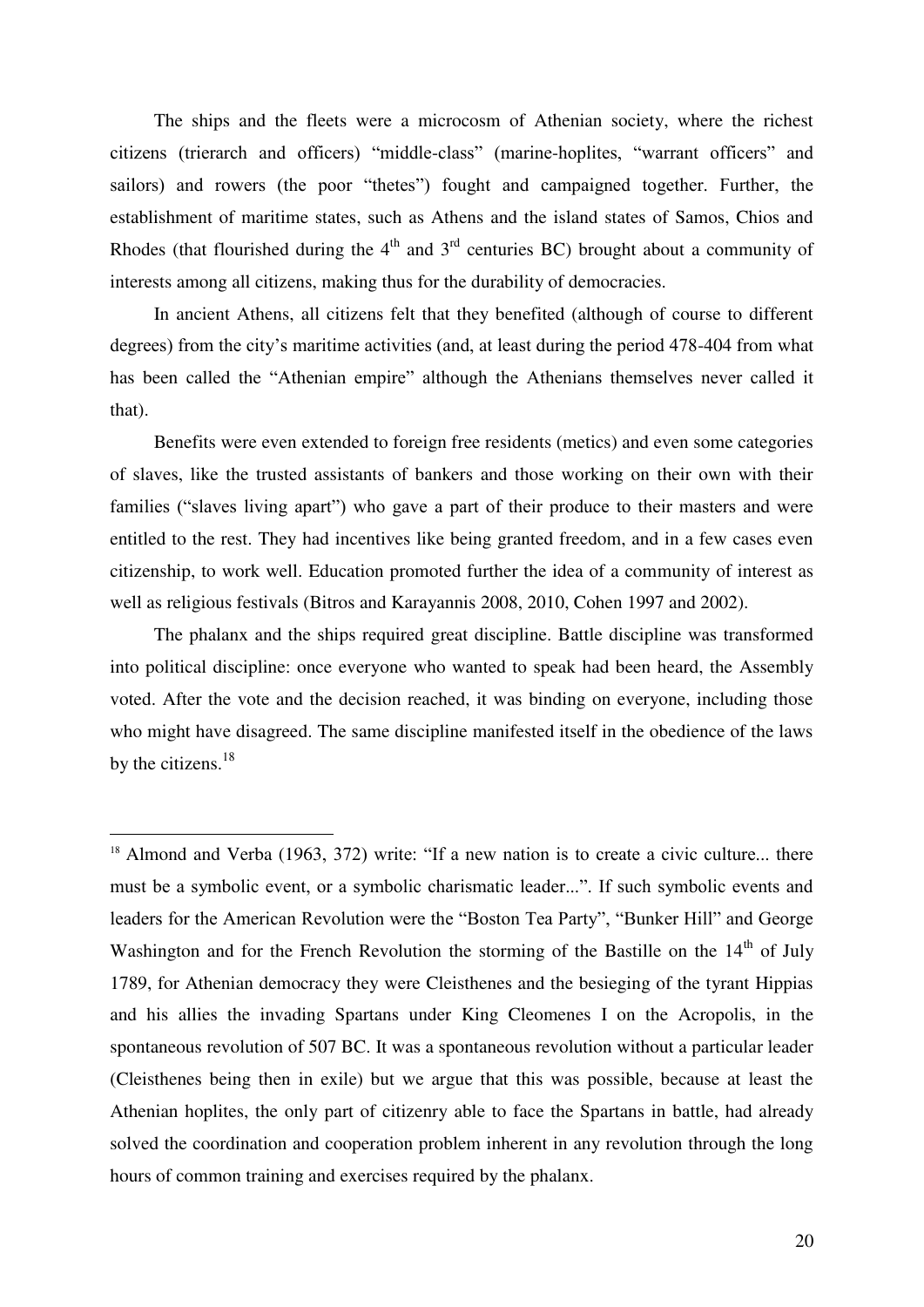The supreme ideal developed in the phalanx, and even more on triremes and the fleets was "homonoia" (concord, same mind, unanimity). Hoplites and the crews were very much aware that they belonged to a team, that victory and survival depended on the team. In modern terminology, they understood that the maximization of individual effort created positive externalities for everyone and that this was a positive sum game: If everyone maximized his battle effort, he stood a better personal chance (or probability) of surviving unharmed and of his team (phalanx and ship) gaining the collective prize, victory.

In peacetime, cooperation in a democracy is designed to take into account the interests of others, to be willing under some circumstances to compromise, thus achieving also in peacetime a positive outcome for everyone. "Homonoia" can be thus interpreted as the ideal of a positive sum game. This actually did happen in Athens through a community of interests and compromise among different interests in some specific cases.<sup>19</sup>

Thus the phalanx and the triremes created a community of interests, gave common motivation and provided common education. "Homonoia" became then the leading ideal in democracy, and decision-making in the Assembly was the expression of this common will, as already recognized and underlined by Aristoteles (Ar. Pol.  $1264\alpha$  36-37). He wrote that education makes a city "common and one".

The combination of different skills in the operation of a trireme signalled a further important step for the working of democracy: As on the ship everybody had to listen and to obey the expert, thus, as citizens, the Athenians applied their military experience to the Assembly. They learned to listen and to be guided by the experts. Indeed, they acquired two very important types of knowledge and education: first the combination of nautical skills into a unified whole and, second, the general idea that some people were the experts and that it made sense to listen and be guided by them. This "being guided by the expert" was one of the

<sup>&</sup>lt;sup>19</sup> Aristotle (Ath. Pol.) had already recognized that maritime states were more democratic than land based ones. That maritime states create a community of interests has been proposed by Glete (1993) and developed by Rodger (1997) and Kyriazis (2006). In early modern times maritime states such as the United Provinces, England and the United States in the  $17<sup>th</sup>$  and 18<sup>th</sup> centuries, although not yet full democracies, were more democratic than any other contemporary state, with the exception of Switzerland. But, on the other hand, Switzerland was a "hoplite-democracy", and Swiss medieval and Renaissance pike formations were similar to ancient Greek phalanxes, as explicitly recognized already by Oman (1885).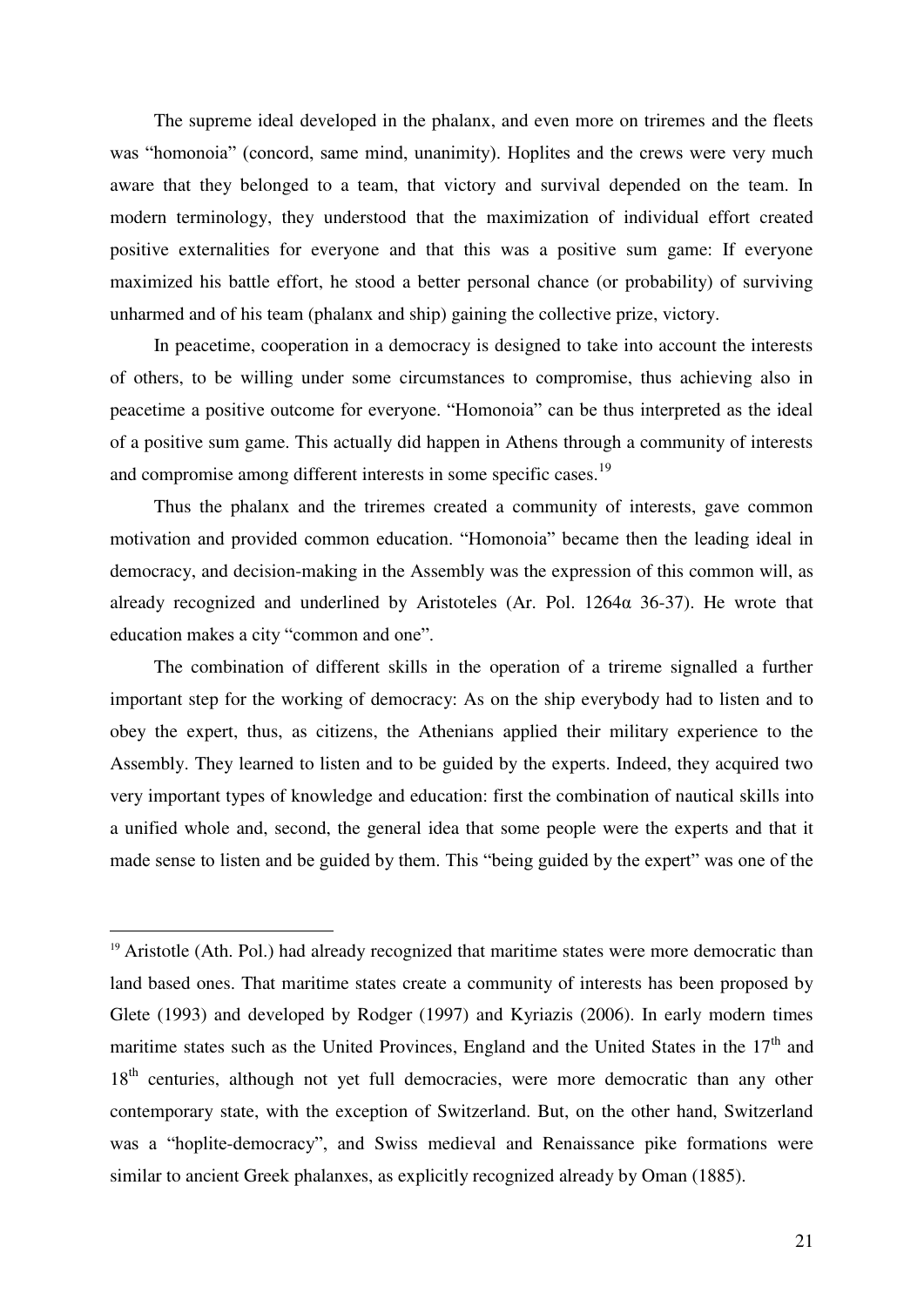most valuable lessons learned from service on ships, on which the efficient running, the duration and the stability of the Athenian democracy were based.

Another important point learned on the ships was a "fine-tuning" between equality in political rights combined with a recognition of inequality of natural ability and talent. Listening to the advice and obeying the orders of the expert(s) presupposes that their special and different ability and talent is accepted and respected. Taken over in the Assembly, every citizen had the right to speak, to propose and to vote, but the majority did not speak and propose, but listened to the experts and voted in accordance to those arguments that convinced them.

Thus Athenian political culture was influenced to a high degree by its naval military culture. The shared experience, the bonds of trust and common purpose generated onboard the ships worked also as an "encompassing glue of democracy". On board a ship, the poor rowers became well acquainted with the hoplites and the wealthy commanders in a way that they would never have had the opportunity to acquire in their "civilian" life.

The working of bounded rationality also influenced political life in another way, in the choice of political leaders (in the special cases in which they were not elected by lot) and proposals put to vote in the Assembly. Once citizens became acquainted with a military leader who was successful in battle, they trusted him and were prepared to listen to his proposals and be convinced also in "political life".

They transferred their military trust to their political trust of the same man, because this saved them transaction costs of finding "new solutions" (new men), acquiring information about an unknown man (concerning his level of expertise, intelligence, character etc). They were then usually ready to accept him as long as he did not make any serious mistakes, or the circumstances did not dramatically change later. Further to this, since a major part of proposals in the Assembly concerned foreign policy and war issues, it appeared obvious to the citizens to listen to the military experts.

By listening to the experts, ordinary Athenian citizens acquired and increased their own knowledge. A thirty year old Athenian, if he had followed half the number of ordinary meetings of the Assembly (eg. 20 out of 40 during the  $4<sup>th</sup>$  century, Hansen 1999) would have attended 200 meetings over the course of then years. During these, he would have heard speeches and proposals by the experts in such different fields as foreign policy, military affairs, economics, laws etc. By then he would have accumulated sufficient experience and knowledge to be able to make correct decisions on the most issues.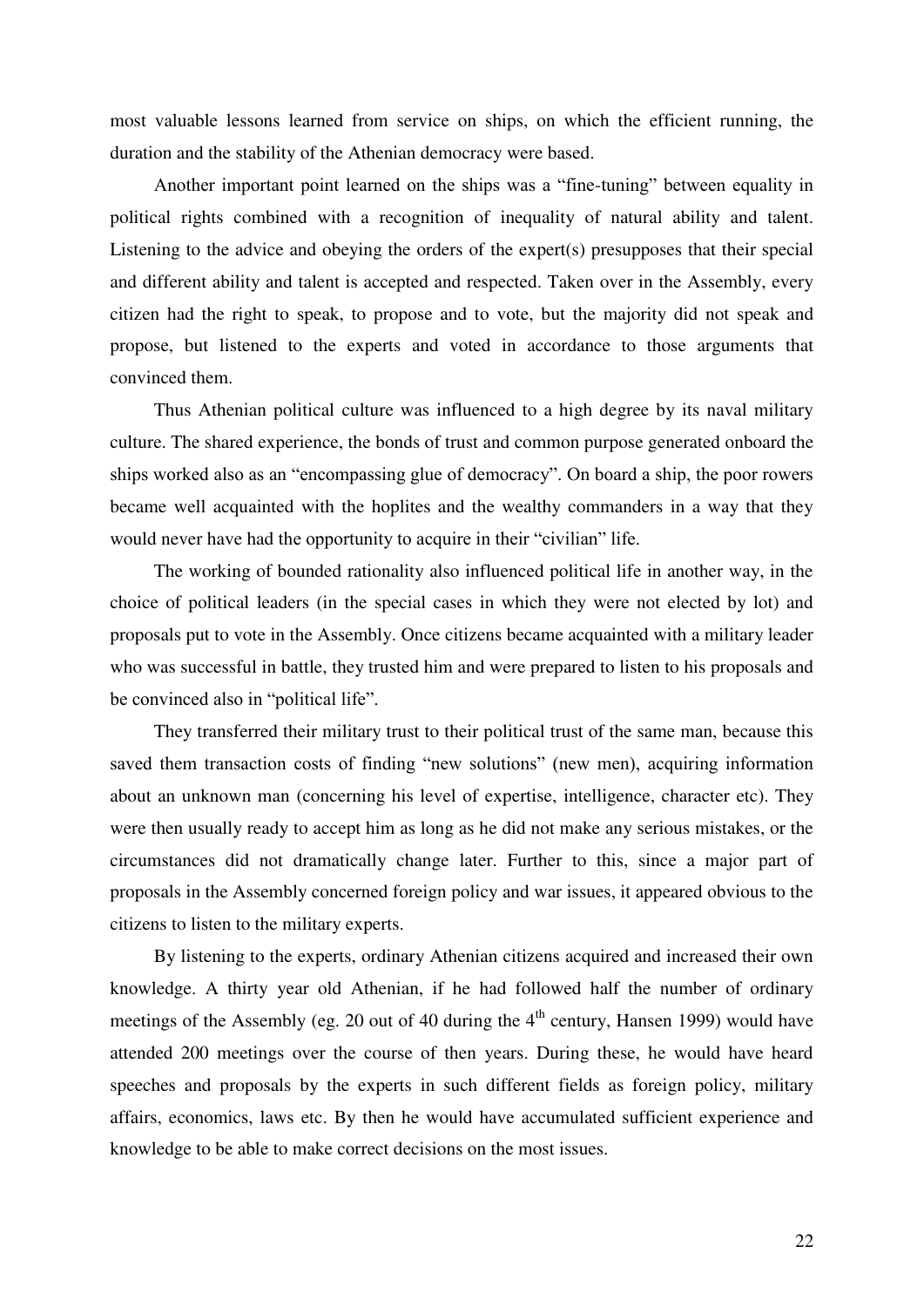#### **CONCLUSION**

 $\overline{a}$ 

Table 2 summarizes summarizes our findings: It shows that the values that gradually developed as an entail of the functioning of the phalanx and the triremes, such as selfconsciousness, cooperation, cohesion, "homonoia" (same-mindness), equality, trust, solidary etc were "diffused" from warfare to the political field and became self-consciousness "isonomia" (equality to the law), "isegoria: (freedom of speech ), concord and patriotism. Democracy seems to have gone hand in hand with cohesion and solidarity throughout all over the Athenian society. Thus, Athenians achieved what the ancient politician Demades referred to as "the glue of democracy"<sup>20</sup>.

(……………………………….….Table 2 about here……………………….………)

We have presented a theoretical perspective using two behavioural mechanisms of why and how democracy emerged for the first time in Ancient Greece. The first was the coordination and cooperation developed in the phalanx, in the ships and the fleets. This again created a specific new macroculture of values, norms, morals, etc.

The second behavioural mechanism is bounded rationality which worked as a sort of "cognitive glue" that made the various aspects of macroculture interdependent and through the diffusion of these values, norms etc. brought about a new political regime, democracy. Thus, the change in the "general" macroculture generated a break in political path-dependence (from older established political systems like kingship, oligarchies and tyrannies) and made political change, in the form of direct democracy, a possibility. Coupled with specific historical events, democracy did emerge in some city-states by the end of the  $6<sup>th</sup>$  century BC and became more common during the  $5<sup>th</sup>$ , and even more during the  $4<sup>th</sup>$  century, while it was developed in the form of democratic federations of many city-states, with the Aetolian and Achaean Leagues of the  $3<sup>rd</sup>$  century being probably, the most representative ones.

We suggest as a development of the analysis the examination of the emergence of macrocultures and its links to democracy in further historical cases, as for example the Phoenician city-states, the emergence of the Roman Republic after Rome's introduction of

<sup>&</sup>lt;sup>20</sup> Eubulus and Lycurgus achieved such a compromise, which we interpret as the first actual social contract ever, during the second half of the  $4<sup>th</sup>$  century, when they balanced the interests of the "war" and the "peace parties" through a reorientation of policy (Kyriazis and Economou, 2012c, Kyriazis 2009, Kyriazis and Paparrigopoulos 2011b).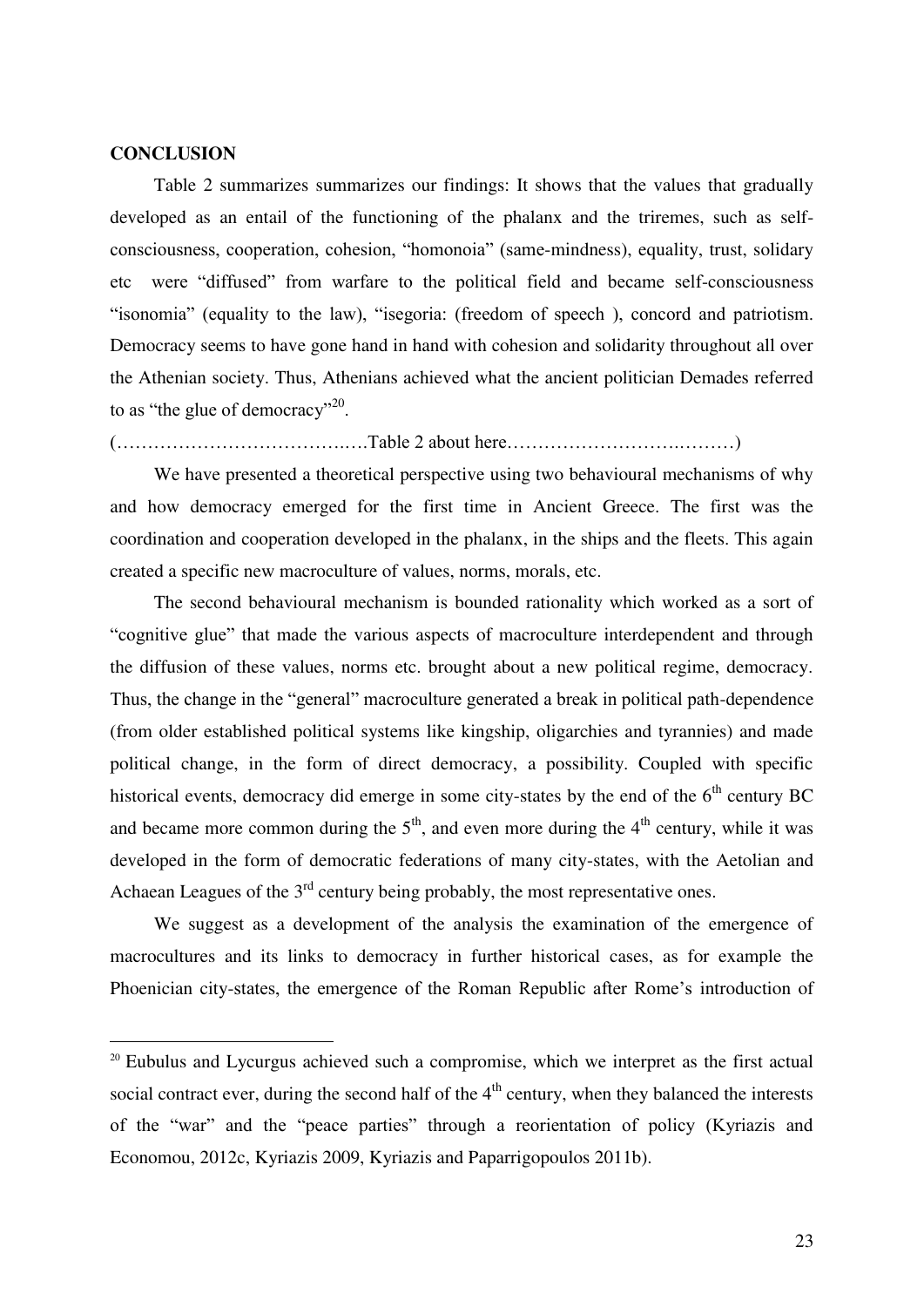hoplite equipment and the phalanx during the  $6<sup>th</sup>$  century and its "turn to the sea" during the Punic Wars of the third century, the Scandinavian Viking societies, the Swiss cantons, and the re-emergence of more democratic forms of government in England, the United Provinces, the  $USA^{21}$  and France during the 17<sup>th</sup> and 18<sup>th</sup> centuries.

#### **References**

#### **Ancient Authors**

Anthiphon, "Peri Omonoias" (Ant.). Aristoteles, "Athinaion Politeia" ("The Athenian's Constitution", Ar. "Ath. Pol."). Aristoteles, "Politics" (Ar., "Pol."). Herodotus, "History" (Her.). Hesiod, "Work and Days". Homer, "Iliad" (Il.) Plato, "Criton", "Laches", "Republic". Plutarch, "Moralia" (Plut. Mor.). Thucydides, "History" (Hist.). Xenophon, "Lacedemoneion Politeia" (Lac. Pol.).

#### **Modern Authors**

 $\overline{a}$ 

Abrahamson E. and C.J. Fombrun, (1994), "Macrocultures: Determinants and Consequences", Academy of Management Review 19, 728-755.

<sup>&</sup>lt;sup>21</sup> Cronin (1999) and Matsuaka (2005a and b) analyse this for the working of American present day direct democracy, pointing out the role of "cues" as a mechanism of decision making that minimizes transaction costs. This again is a counter argument against Buchanan and Tullock (1962) who argue that direct democracy cannot work in great political entities because of high decision making costs for the individual (eg. information and negotiating costs with other parties). But "rules of thumb" such as trust and guidance by the acknowledged expert reduce these costs and thus make direct democracy viable for today's big political entities.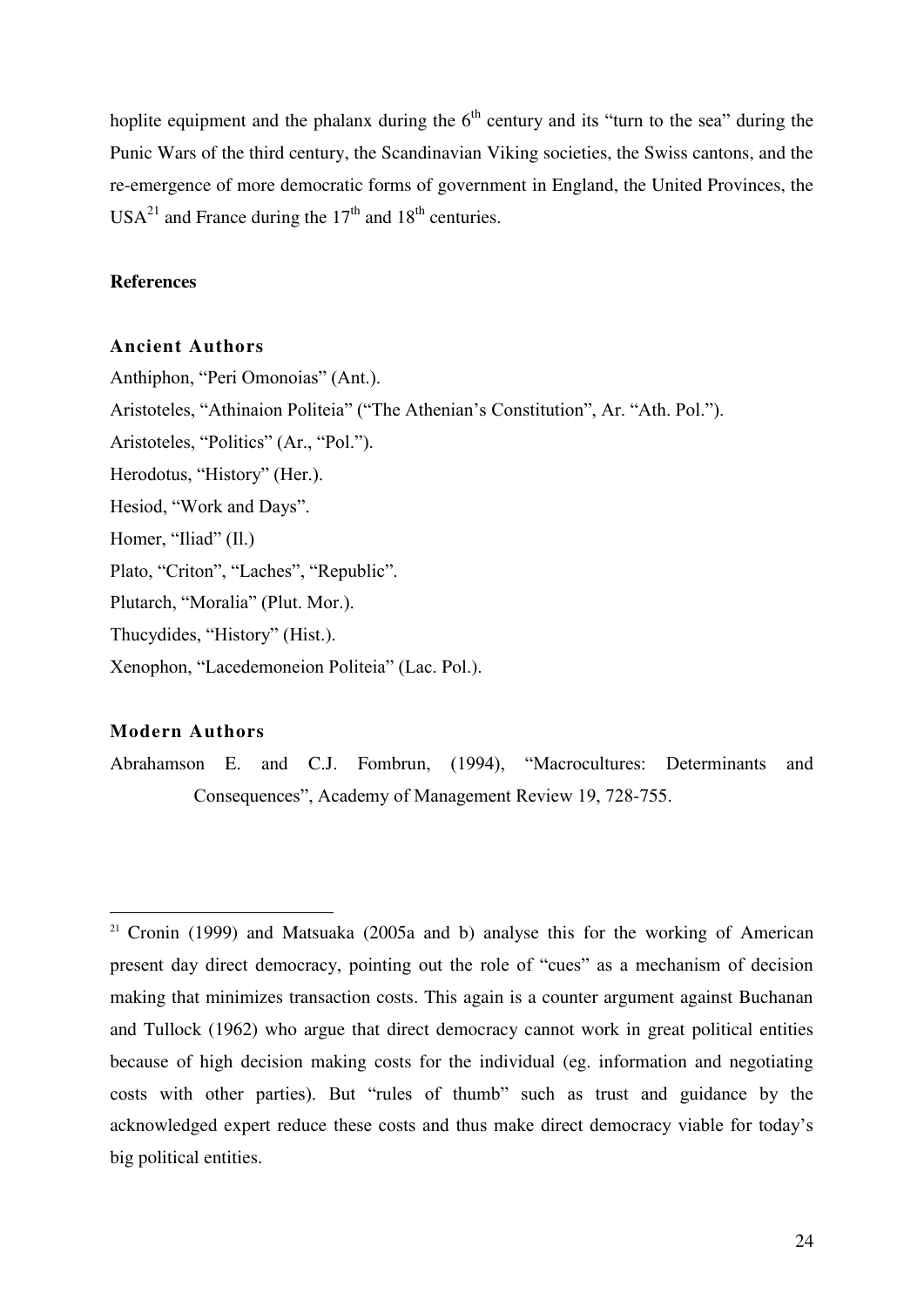- Abrahamson, E. and C.J. Fombrun, (1992), "Forging the iron cage: Interorganisational networks and the production of macro-culture", Journal of Management Studies 29, 175-194.
- Acemoglu D. and J.A. Robinson, (2000), "Why did the West extend the franchise? Democracy, inequality and growth in historical perspective", Quarterly Journal of Economics 115, 1167-1199.
- Acemoglu, D. and J.A. Robinson (2006), "The Economic Origins of Dictatorship and Democracy", Cambridge University Press.
- Adler, P. (2001), "Market, hierarchy and trust: the knowledge economy and the future of capitalism" Organisation Science 12, 215-234.
- Aidas, J. (1989), "Great Leaders", Talbot Press.
- Almond, G.A. and S. Verba (1963, reprinted 1989), "The Civic Culture: Political Attitudes and Democracy in Fire Nations", Sage Publications.
- Alpizar, F., F. Carlsson and O. Johansson Stenman, (2008), "Anonymity, Reciprocity and Conformity: Evidence from Voluntary Contributions to a National Park in Costa Rica", Journal of Public Economics, 92, 1047-1060.
- Amemiya, T. (2007), "Economy and Economics in Ancient Greece", Routledge.
- Arrow, K.J. (1974), "The Limits of Organization", Norton Publishers.
- Arthur, B.W., (1989), "Competing Technologies, Increasing Returns and Lock-in by Historical Events", in Economic Journal 99, 116-131.
- Arthur, W.B., (1997), "Beyond Rational Expectations: Indeterminacy in Economic and Financial Markets", in J.N. Drobak and J.V.C. Nye, editors, "The Frontiers of the New Institutional Economics", Academic Press 291-304.
- Birgalias, N. (2009), "From social to political majority: The stadium of isonomia", Patakis Publishers, (in Greek).
- Bitros G. and A. Karayannis (2008), "Values and Institutions as Determinants of Entrepreneurship in Ancient Athens", Journal of Institutional Economics 4 205- 230.
- Bitros, G. and A. Karayannis (2010), "Morality, institutions and the wealth of nations: Some lessons from ancient Greece", in European Journal of Political Economy 26, 68- 81.
- Briant, P. (1999), "The Achaemenid Empire", in K. Raaflaub and N. Rosenstein, editors "War and Society in the Ancient and Medieval Worlds", 105-128, Harvard UP.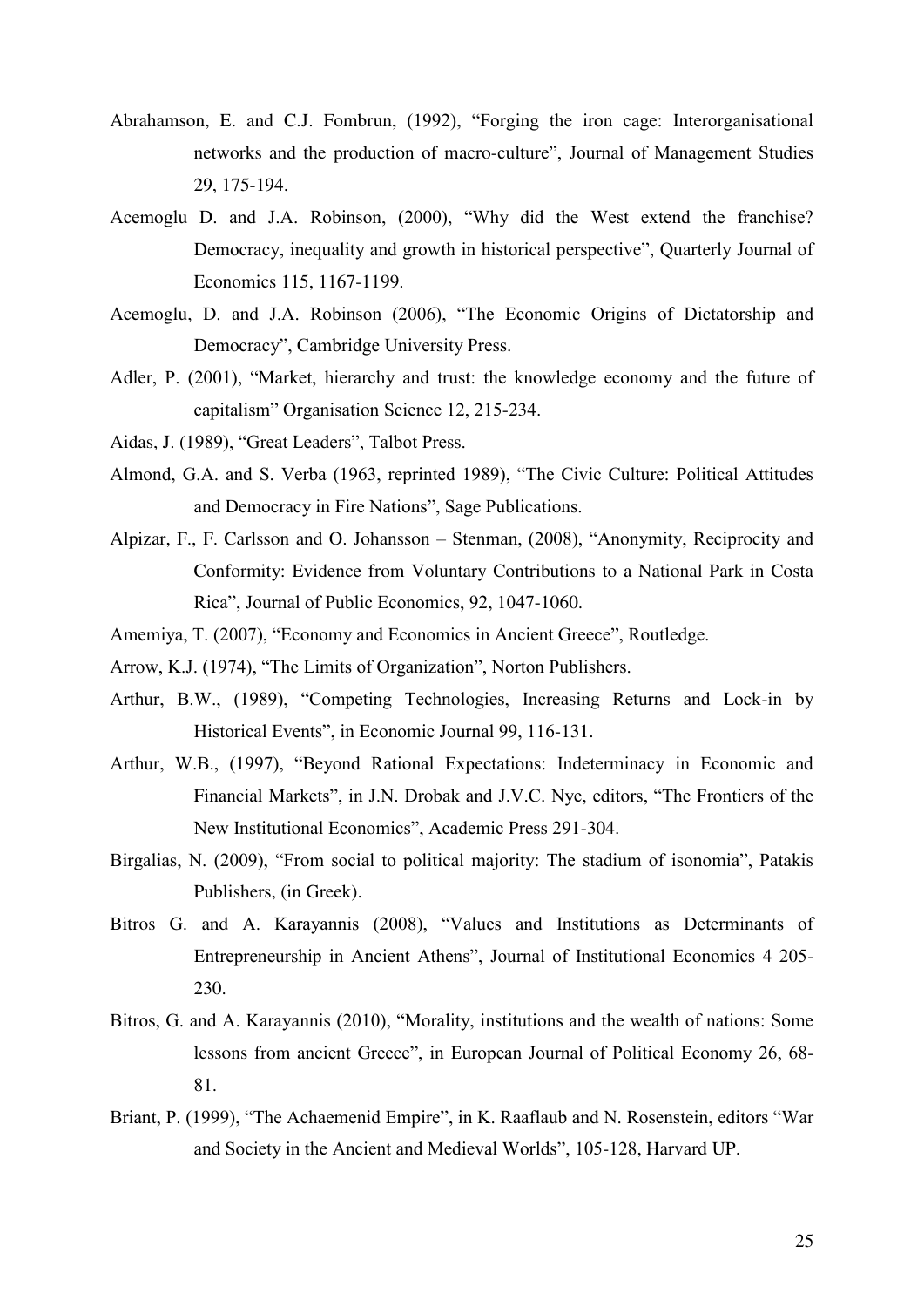- Buchanan, J. And G. Tullock (1962), "The Calculus of Consent", University of Michigan Press.
- Burn, A.R. (1960), (new ed. 1975), "The Lyric Age of Greece", St. Martin's Press.
- Burn, A.R. (1962), (new ed. 1984), "Persia and the Greeks", Minerva Press.
- Camerer C. and A. Vepsalainen, (1988), "The economic efficiency of corporate culture", Strategic Management Journal 9, 115-126.
- Cartledge, P. (1996), "La nascita degli oplite l'organizzazione militare" in S. Settis ed. "I Greci", Vol. 2 Einaudi, 681-714.
- Clark, A., (1997), "Economic Reason: The Interplay of Individual Learning and External Structure", in J.N. Drobak and J.V.C. Nye, editors, "The Frontiers of the New Institutional Economics", Academic Press 269-290.
- Cohen, E. (1997), "Athenian Economy and Society: A Banking Perspective", Princeton University Press.
- Cohen, E.E. (2002), "An unprofitable masculinity", in P. Cartledge, E.E. Choen and L. Foxhall, "Money, Labour and Land", Routledge.
- Coleman, J. (1990), "Foundations of Social Theory", Harvard UP.
- Connolly, P. (1977), "The Greek Armies", Macdonald Educational.
- Connor W.R. (1988), "Early Greek Land Warfare as Symbolic Expression", Past and Present 119, 3-29.
- Cronin, E.T. (1999), "Direct Democracy: The Politics of Initiative Referendum and Recall", Harvard UP.
- d'Amato, R. (2009), "Imperial Roman Naval Forces 31 BC AD 500", Osprey Men at Arms Series 451.
- Dahl, R. (1966), "Political Oppositions", Yale UP.
- David, P.A. (1985), "Clio and the Economics of Qwerty", American Economic Review 75:2, 332-337.
- de Souza, Ph., (2002), "The Peloponnesian War 431-404 BC", Osprey Essential Histories 27.
- de Ste Croix, G.E.M. (2004), "Athenian Democratic Origins", Oxford UP.
- Dewan, T. And D.P. Myatt (2008), The Qualities of Leadership: Direction, Communication and Obfuscation", American Political Science Review 102(3), 351-368.
- Falk, A., U. Fischbacher and S. Gächter (2010), "Living in the neighbourhoods Social Interaction effects in the laboratory", Economic Inquiry, doi: 10.1111/j.1465- 7295.2010.00332.x,1-16.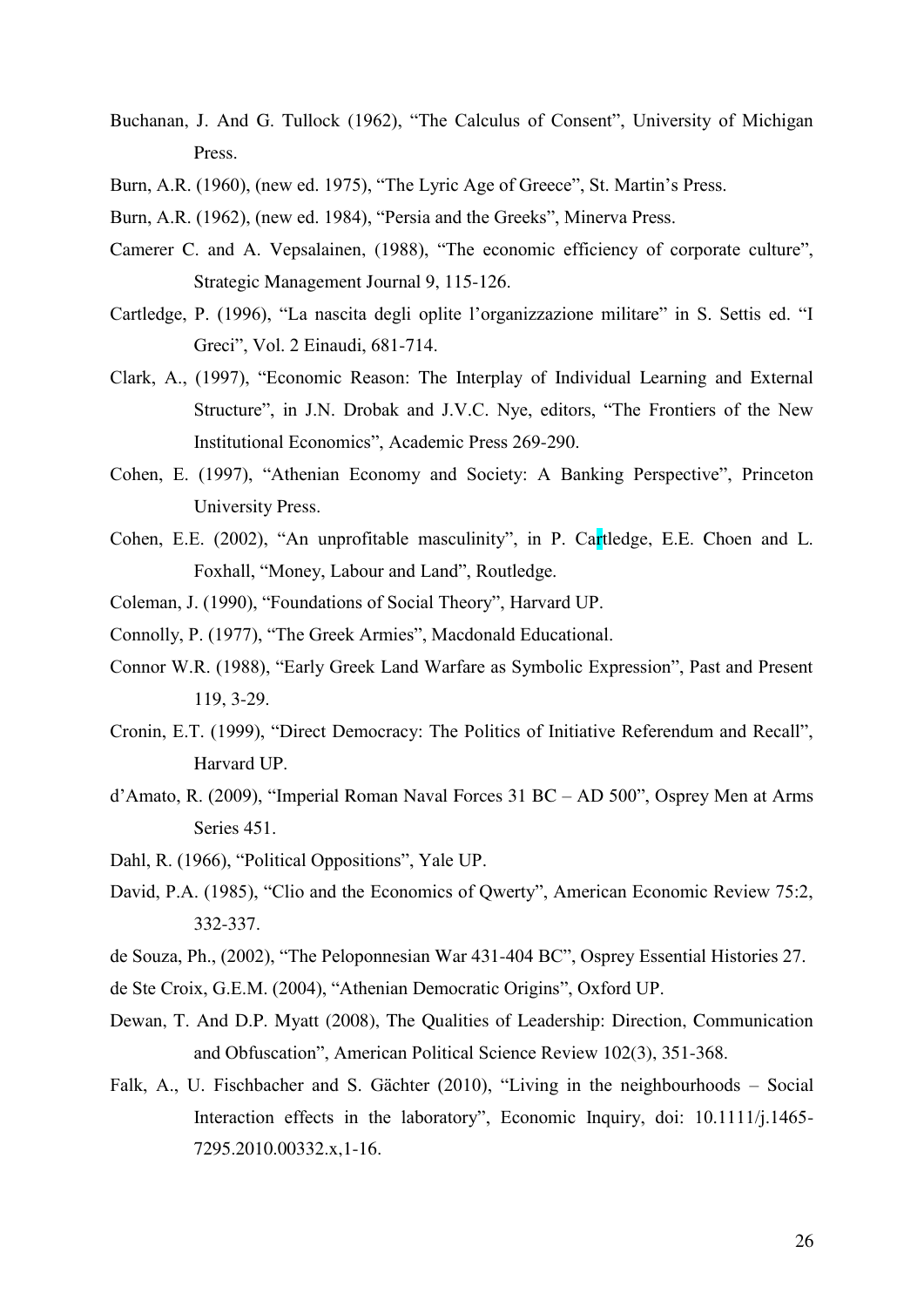- Fink, K.M. and A. Kessler (2010), "Cooperation, Trust and Performance Empirical Results from Three Countries", British Journal of Management, Vol. 21, 469-483.
- Finley, M. (1982), "Economy and Society in Ancient Greece", ed. B. Shaw & R. Saller, Viking.
- Fleek, R.K., and F. A. Hanssen, (2006), "The origins of Democracy: A model with Application to Ancient Greece", Journal of Law and Economics 49, 115-145.
- Forrest, W.G. (1966), "The Emergence of Greek Democracy", Weidenfeld and Nicolson.
- Fukuyama, F. (1995), "Trust: The Social Virtues and the Creation of Prosperity", Free Press.
- Gabrielsen, V. (1994), "Financing the Athenian Fleet", John's Hopkins University Press.
- Glete, J. (1993), "Navies and Nations", Almquist and Wiksell International.
- Gnirs, A. (1999), "Ancient Egypt", in K. Raaflaub and N. Rosenstein, editors "War and Society in the Ancient and Medieval Worlds", 71-104, Harvard UP.
- Granovetter, M., (1992), "Problems of explanation in economic sociology", in N. Nabria and R.G. Eccles, editors, "Networks and organizations: Structure, form and action", Harvard Business School Press, 25-56.
- Greif, A., (1994), "Cultural Beliefs and the Organisation of Society: A Historical and Theoretical Reflection on Collectivist and Individualist Societies", Journal of Political Economy 102, 912-945.
- Hale, J.R. (2009), "Lords of the Sea", Viking Press.
- Halkos G. and N. Kyriazis (2010), "The Athenian economy in the age of Demosthenes", in European Journal of Law and Economics, 255-277.
- Hansen, M.H. (1999), "The Athenian Democracy in the Age of Demosthenes", Bristol Classical Press.
- Hansen, M.H. (2006), "Polis", Oxford University Press.
- Hanson, V. (1995), "The Otter Greeks: The Family Farm and the Argarian Routs of Western Civilization".
- Hanson, V.D. (1989), "The Western Way of War", Hodder and Stougton.
- Hanson, V.D. (1996), "Hoplites into Democrats: The changing ideology of Athenian infantry", in J. Ober, C. Hedrick editors, "Demokratia: A conversation on Democracies, Ancient and Modern", Princeton UP, pp. 289-312
- Healy, M. (1992), "The Ancient Assyrians", Osprey Elite 39.
- Heinemann F., R. Nagel and P. Ockenfels, (2004), "Measuring Strategic Uncertainty in Coordination Games", CESIFO Working Paper 1364, Category 6, Monetary Policy and International Finance.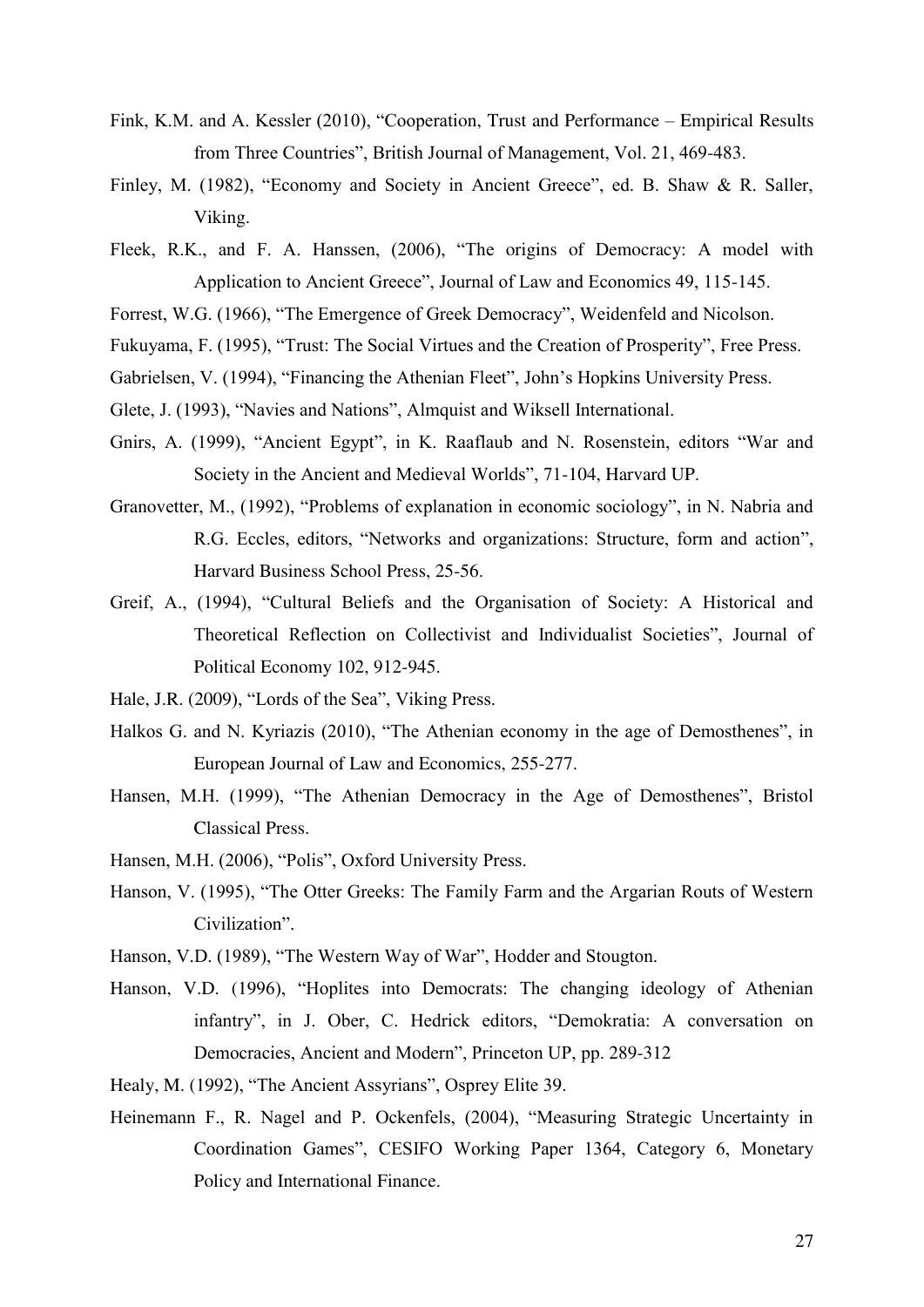- Hellwig C., and L. Veldkamp (2009), "Knowing what others know: Coordination Motives in Information Acquisition", Review of Economic Studies 76(1), 223-251.
- Hogan R., G.J. Curphy, and J. Hogan (1994), "What we know about leadership", American Psychologist 49, 493-504.
- Hollander, E.P. (1985), "Leadership and Power", in G. Lindzey and E. Aronson, editors "The handbook of social psychology", Random House, 485-537.
- Holowitz, D. (1985), "Ethnic Groups in Conflict", University of California Press.
- Huntington, S., (1968), "Political Order in Changing Societies", Yale UP.
- Isakhan, B., (2006), "Engaging Mesopotamia's `Primitive Democracy': Re-thinking the Democratisation of the Middle-East", Paper presented to the Second World Congress for Middle Eastern Studies, Amman, Jordan, 11-16 June.
- Jameson, M.H. (2002), "On Paul Cartledge: The political economy of Greek slavery", in P. Cartledge, E.H. Cohen and L. Foxhall, editors, "Money, Labour and Land", Routledge.
- Jones, C., W. Hesterly and S. Borgatti (1997), "A General Theory of Network Governance; Exchange Conditions and Social Mechanisms", Academy of Management Review, Vol. 22(4), 911-945.
- Kale, P., J.H. Dyer and H. Singh (2002), "Alliance capability, stock market response, and long term alliance success: the role of alliance function", Strategic Management Journal, 23, 747-767.
- Kramer, A. (1999), "Trust and distrust in organisations: emerging perspectives, enduring questions", Annual Review of Psychology 50, 569-598.
- Krentz, P. (1985), "The nature of Hoplite Battle", in Classical Antiquity, Vol. 4(1) 50-61.
- Krentz, P. (2007), "Warfare and Hoplites", in H.A. Shapiro (ed.), Archaic Greece, Cambridge UP, 61-84.
- Kyriazis, N. (2006), "Seapower and Socioeconomic Change", in Theory and Society 35, 71- 108.
- Kyriazis, N. (2009), "Financing the Athenian State: Public Choice in the Age of Demosthenes", in European Journal of Law and Economics 27, 109-127.
- Kyriazis, N. (2012), "Why Ancient Greece: The birth and development of democracy", Psychogios eds., Athens, Greece
- Kyriazis, N. and E. M. Economou (2012a), "The Emergence of Property Rights and Social Contract in Classical Greece", in "Inventi Journal", 49(12), 1-6.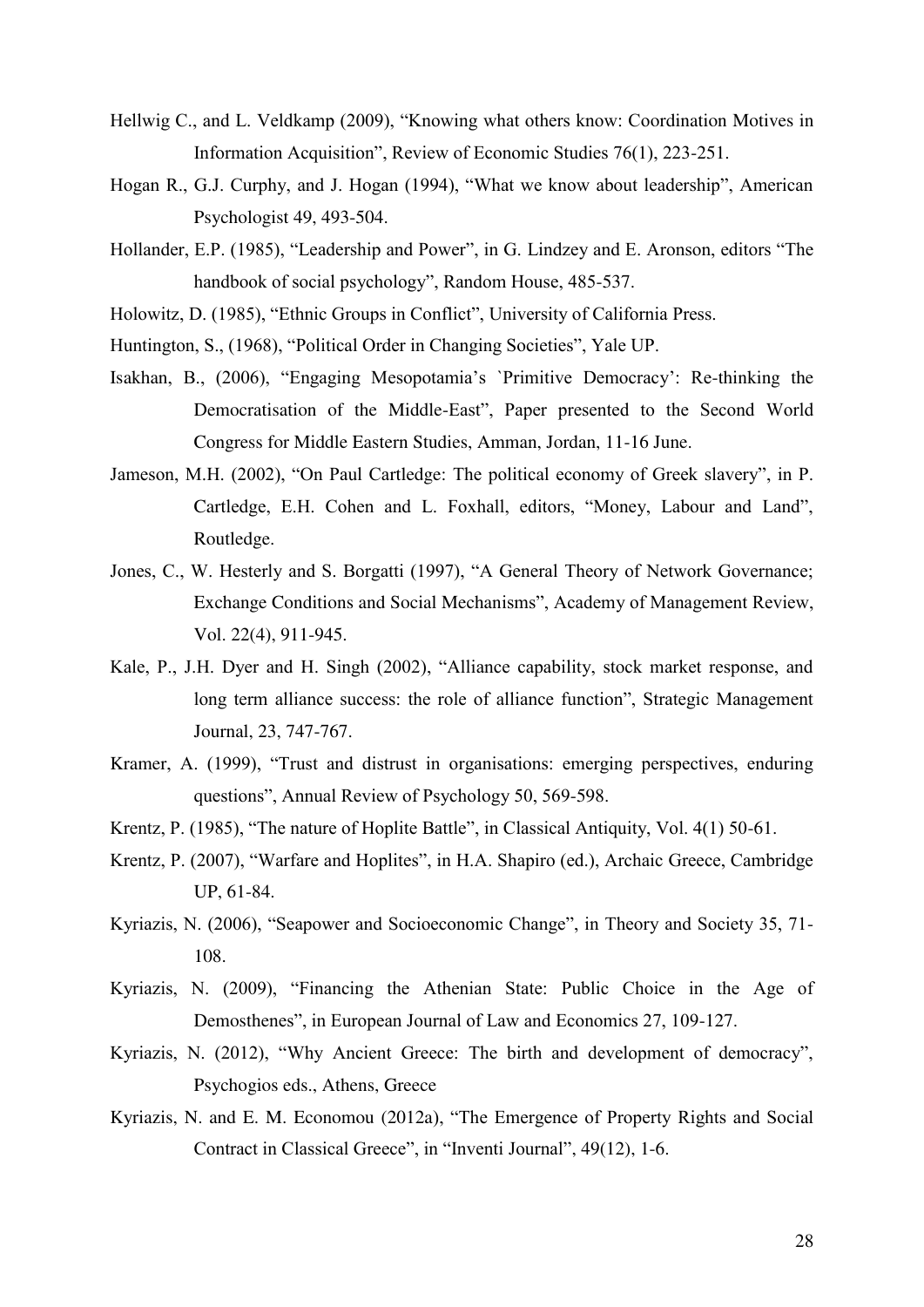- Kyriazis, N. and E. M. Economou (2012b) "Macroculture, Sports and Democracy in Classical Greece" paper presented at the Heilbronn Conference "The University according to Humbolt", June 2012.
- Kyriazis, N. and Economou, E.M. (2012c), "Social Contract, public choice and fiscal repercussions in classical Athens" paper Presented at the "12<sup>th</sup> Erfurt Conference on Fiscal Sociology", October 2012.
- Kyriazis, N. and M. Zouboulakis (2004), "Democracy, Sea Power and Institutional Change: An Economic Analysis of the Athenian Naval Law", in European Journal of Law and Economics 17, 117-132.
- Kyriazis, N. and T. Metaxas, (2010), "Bounded Rationality and Institutional Change", Evolutionary and Institutional Economic Review 7(1) 1-19.
- Kyriazis, N., X. Paparrigopoulos (2011b), "The Birth of Democracy", Values in War and Politics in Classical Greece", in P. Herrmann, editor "Democracy in Theory and Action", Nova Publishers, pp. 177-188
- Kyriazis, N., X. Paparrigopoulos (2012), "War and democracy in Ancient Greece", in European Journal of Law and Economics), DOI 10.1007/s10657-012-9352-1.
- La Porta, R., F. Lopez de Sclanes, A. Schleifer and R.W. Vishny (1997), "Trust in large oganisations", American Economic Review 87(2), Papers and Proceedings 333- 338.
- Malone, T. and K. Crowston (1994), "The Interdisciplinary Study of Coordination", ACM Computing Surveys 26(1), 87-119.
- Manzini, P., A. Sadrieh and N. Vriend (2009), "On Smiles, Winks and Handshakes as Coordination Devices", The Economic Journal 119, 826-854.
- Matsuaka, J. (2005a), "The eclipse of legislatures: Direct Democracy in the  $21<sup>st</sup>$  century", in Public Choice, 124, 157-177.
- Matsuaka, J. (2005b), "Direct Democracy Works", in "The Journal of Economic Perspectives", Vol. 19 No 2, 185-206.
- Merrill, C. (2011), "The Rumes", Delphi Conference on Democracy, 12-15 September 2010, forthcoming "Journal of Economic Asymmetries".
- Morris, I. (2007), "Early Iron Age Greece", in Editors W. Scheidel, I. Morris and R. Saller, "The Cambridge Economic History of the Greco-Roman World", Cambridge UP, 175-120.
- Morris, I., (1994), "The Athenian Economy twenty years after the Ancient Economy", Classical Philology 89, 351-366.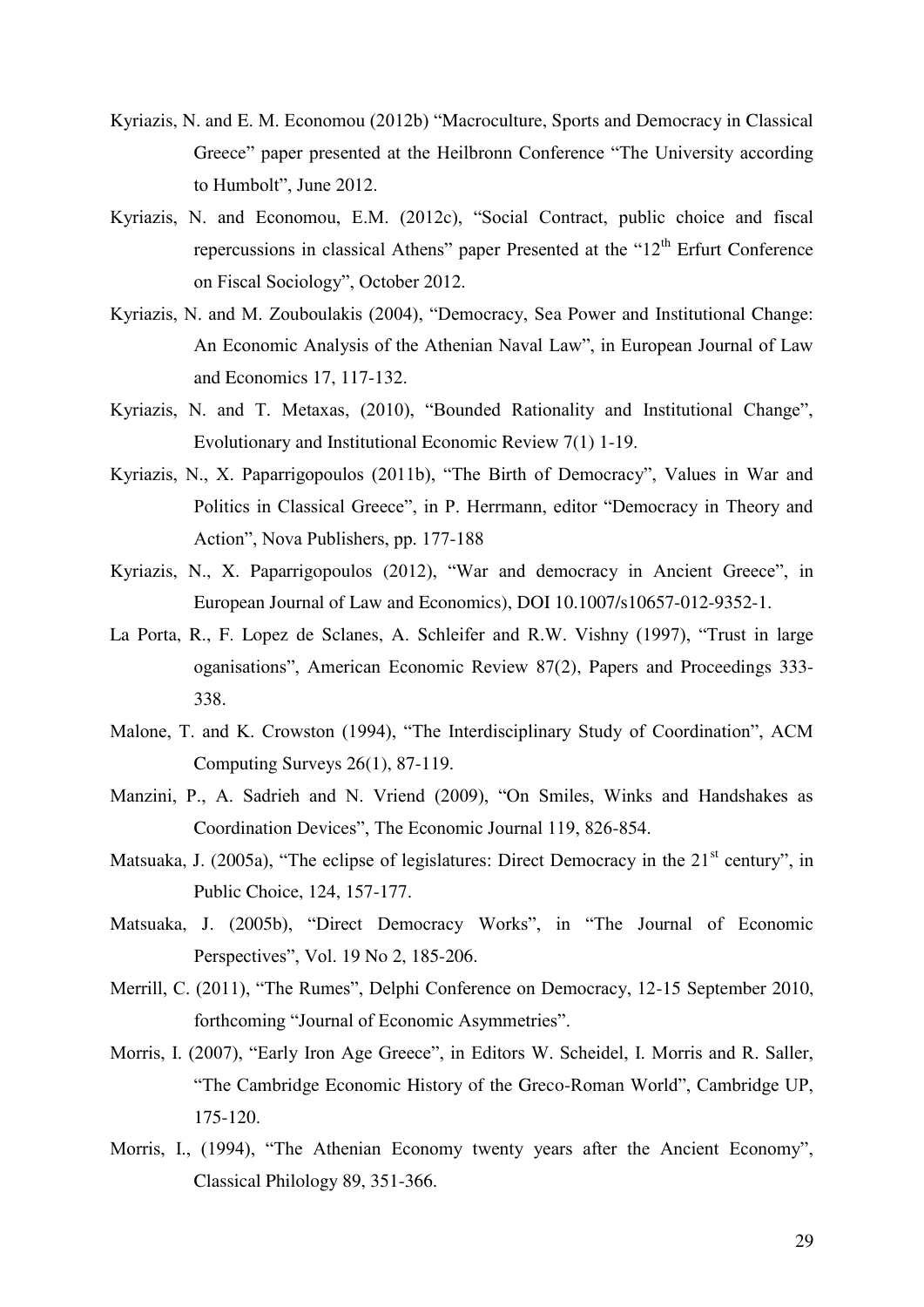- Morrison, J.S. and Coates, J.F. (1986), "The Athenian Trireme", Cambridge, U.S., 2<sup>nd</sup> edition 2000.
- Myatt, D.P. and C. Wallace (2009), "Endogenous Information Acquisition in Coordination Games", Discussion Paper, Series 445, Department of Economics, Oxford University, ISSN 1471-0498.
- Nelson, R.N. and S.G. Winter, (1982), "An Evolutionary Theory of Economic Change", Harvard UP.
- North, D. (1978), "Structure and Performance: The Task of Economic History", Journal of Economic Litterature 16(3) 963-978.
- North, D. (1984), "Transaction Costs, Institutions and Economic History", Journal of Theoretical and Institutional Economics 140, 7-17.
- North, D. (1990), "Institutions, Institutional Change and Economic Performance", Cambridge UP.
- North, D. (1994), "Economic Performance through Time", The American Economic Review 84(3) 359-368.
- North, D., (1981), "Structure and Change in Economic History", W.W. Norton and Co.
- North, D., (1993), "Institutions and Credible Commitment", Journal of Institutional and Theoretical Economics 149, 11-23.
- North, D.C. and B.R. Weingast, (1989), "Constitutions and Commitment: The Evolution of Institutions Governing Public Choice in  $17<sup>th</sup>$  Century England", Journal of Economic History 49, 803-832.
- O'Donnell, G. and P.C. Schmitter, (1986), "Transitions from Authoritarian Rule: Tentative Conclusions about Uncertain Democracies", John Hopkins, UP.
- Oman, C.W.C. (1885 and 1973), "The Art of War in the Middle Ages", Cornell UP.
- Peers, C. (1995), "Imperial Chinese Armies", Osprey, Men-at-Arms 284.
- Pitsoulis, A. (2011), "The egalitarian battlefield: Reflections on the origins of majority rule in Archaic Greece", European Journal of Political Economy 27(1) 87-103.
- Polanyi, K. (1957), "Aristotle Discovers the Economy", vin. G. Dalton, ed. "Essays of Karl Polanyi", Primitive, Archaic and Modern Economies", Beacon Press, Boston, 1968, 64-96.
- Putnam, R., (1993), "Making Democracy Work", Princeton UP.
- Raaflaub, K. (1999), "Archaic and Classical Greece", in K. Raaflaub and N. Rosenstein", War and Society in the Ancient and Medieval Worlds", Center for Hellenic Studies, Colloquia 3, Harvard UP, 129-161.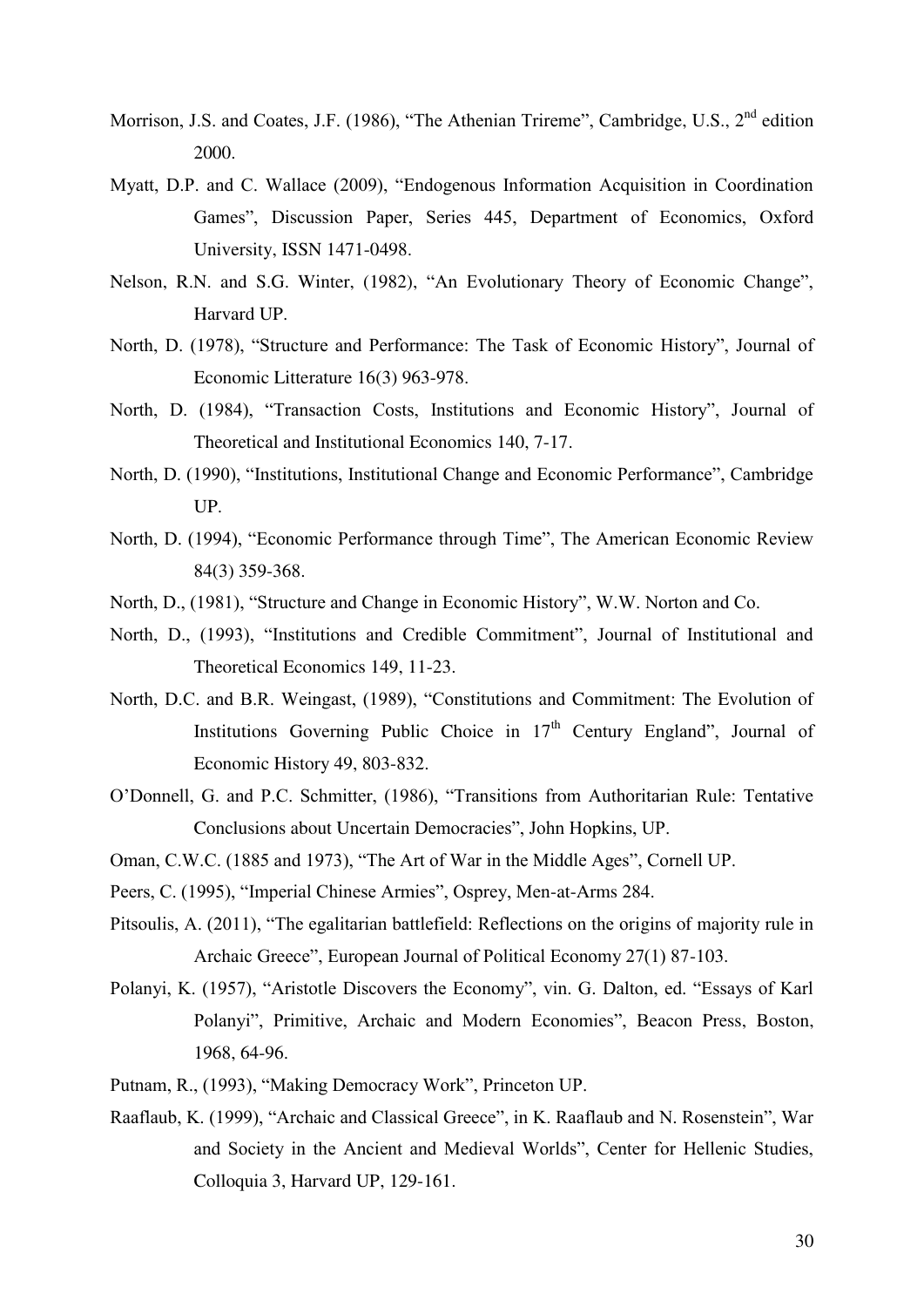- Raaflaub, K. (2008), "Homeric Warriors and Battles: Trying to Resolve Old Problems", in Classical World, Vol. 101(4), 469-483.
- Raaflaub, K.A., J. Ober, R.W. Wallace, P. Cartledge, C. Farrar (2007), "Origins of Democracy in Ancient Greece", Princeton UP.
- Rabushka, A. and K.A. Shepsle, (1972), "Politics in Plural Societies", Charles E. Mervill.
- Rodger, N. (1997), "The Safeguard of the Sea", Harper-Collins Publishers.
- Roth, J.P. (2009), "Roman Warfare", Cambridge UP.
- Schefold, B., (2010), "The applicability of modern economics to forms of capitalism in antiquity", Delphi Conference on Democracy, 12-15 September, forthcoming, Journal of Economic Asymmetries.
- Sekunda, N. (1998), "The Spartan Army", Osprey Elite 66.
- Sekunda, N., (1986), "The Ancient Greeks", Osprey Elite Series 7.
- Simon, H. (1983), "Reason in Human Affairs", Basil Blackwell.
- Simon, H., (1982), "Models of Bounded Rationality", Vols 1 and 2 MIT Press.
- Simon, H., (1991), "Bounded Rationality and Organisational Learning", Organisation Science 2:1, 125-134.
- Snodgrass, A., (1965), "The Hoplite Reform and History", Journal of Hellenic Studies 85, 110-122.
- Strauss, B.S. (1996), "The Athenian trireme, School of democracy", in J. Ober and C. Hedrick, editors, "Demokratia: A conversation on Democracies, Ancient and Modern", Princeton UP, pp. 313-25.
- Stuurman, S. (2004) 'The voice of Thersites: Reflections on the origins of the idea of equality', Journal of the History of Ideas, vol. 65(2):171-189
- Sugden, R. (1984), "Reciprocity: The Supply of Public Goods through Voluntary Contributions", Economic Journal 94, 772-787.
- Tocqueville, A. de (1856, 1967), "L' ancien regime et la revolution", Editions Gallimard.
- Van Huyck, J.B., R.C. Battalio and R.O. Beil, (1990), "Tacit Coordination Games, Strategic Uncertainty, and Coordination Failure", American Economic Review 80, 234-248.
- Van Vugt, M., (2006), Evolutionary Origins of Leadership and Followership", Personality and Social Psychology Review, Vol. 10(4), 354-371.
- Van Weeg, H. (2004), "Greek Warfare: Myth and Realities", Duckworth.
- Warry, J. (1980), "Warfare in the Classical World", Salamander books.
- Wayne-Farris W., (1999), "Japan to 1300", in K. Raaflaub and N. Rosenstein, editors "War and Society in the Ancient and Medieval Worlds", 47-70, Harvard UP.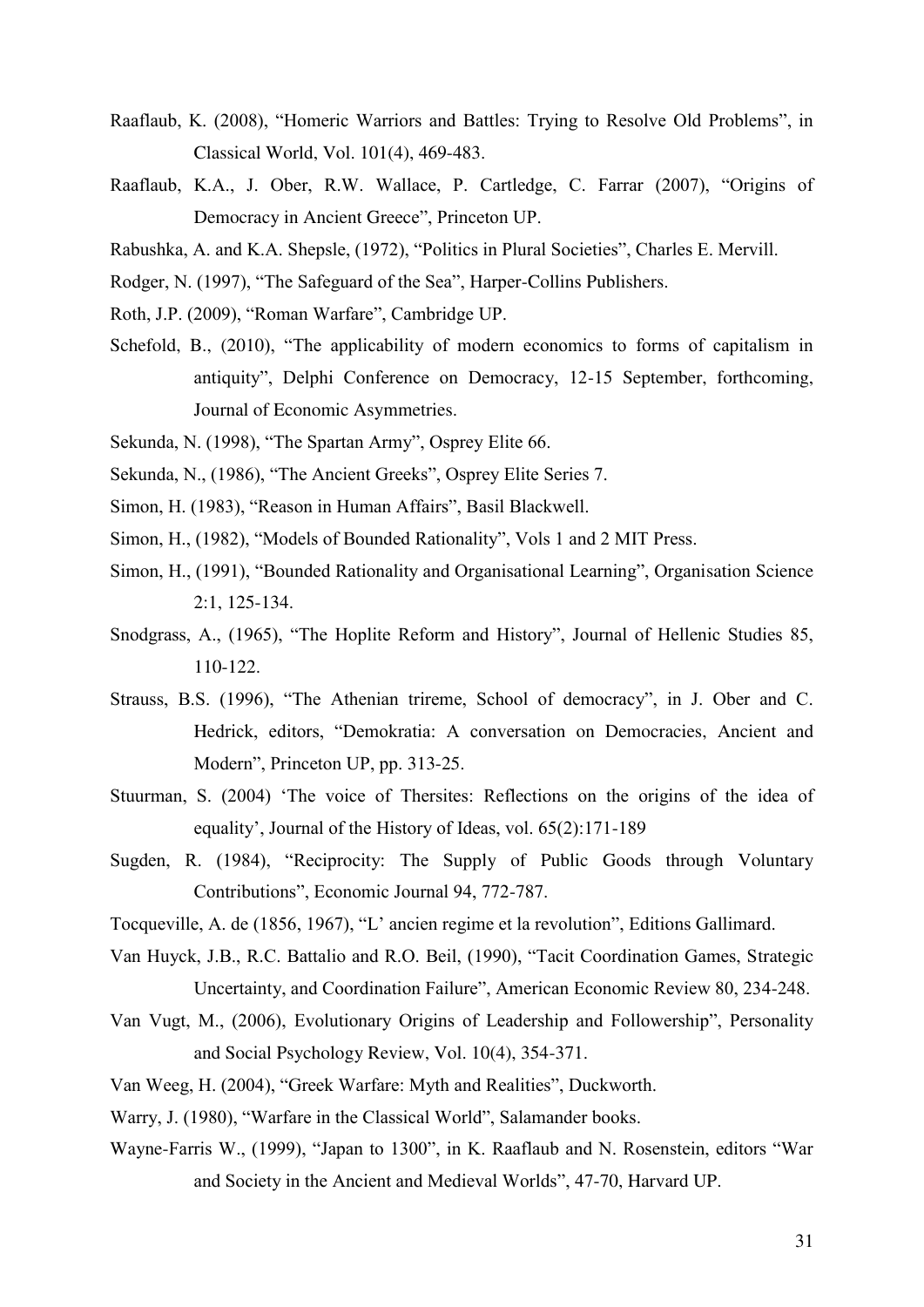- Weber, M. (1899), "Economy and Society", English edition by G. Roth and C. Wittich, Beskeley, UP 1978.
- Weingast, B.R. (1997), "The Political Foundations of Democracy and the Rule of Law", The American Political Science Review, Vol. 91(2), 245-263.
- Williamson, O. (1991), "Comparative economic organisation: The analysis of discrete structural alternatives", Administrative Science Quarterly 36, 269-296.
- Williamson, O., (1975), "Markets and hierarchies: Analysis and antitrust implications", Free Press.
- Xu, L. and B. Beamon (2006), "Supply Chain Coordination and Cooperation Mechanisms: An Attribute-Based Approach", The Journal of Supply Chain Management Winter, 4-12.
- Yates R.D.S. (1999), "Early China", in K. Raaflaub and N. Rosenstein, editors "War and Society in the Ancient and Medieval Worlds", 7-46, Harvard UP.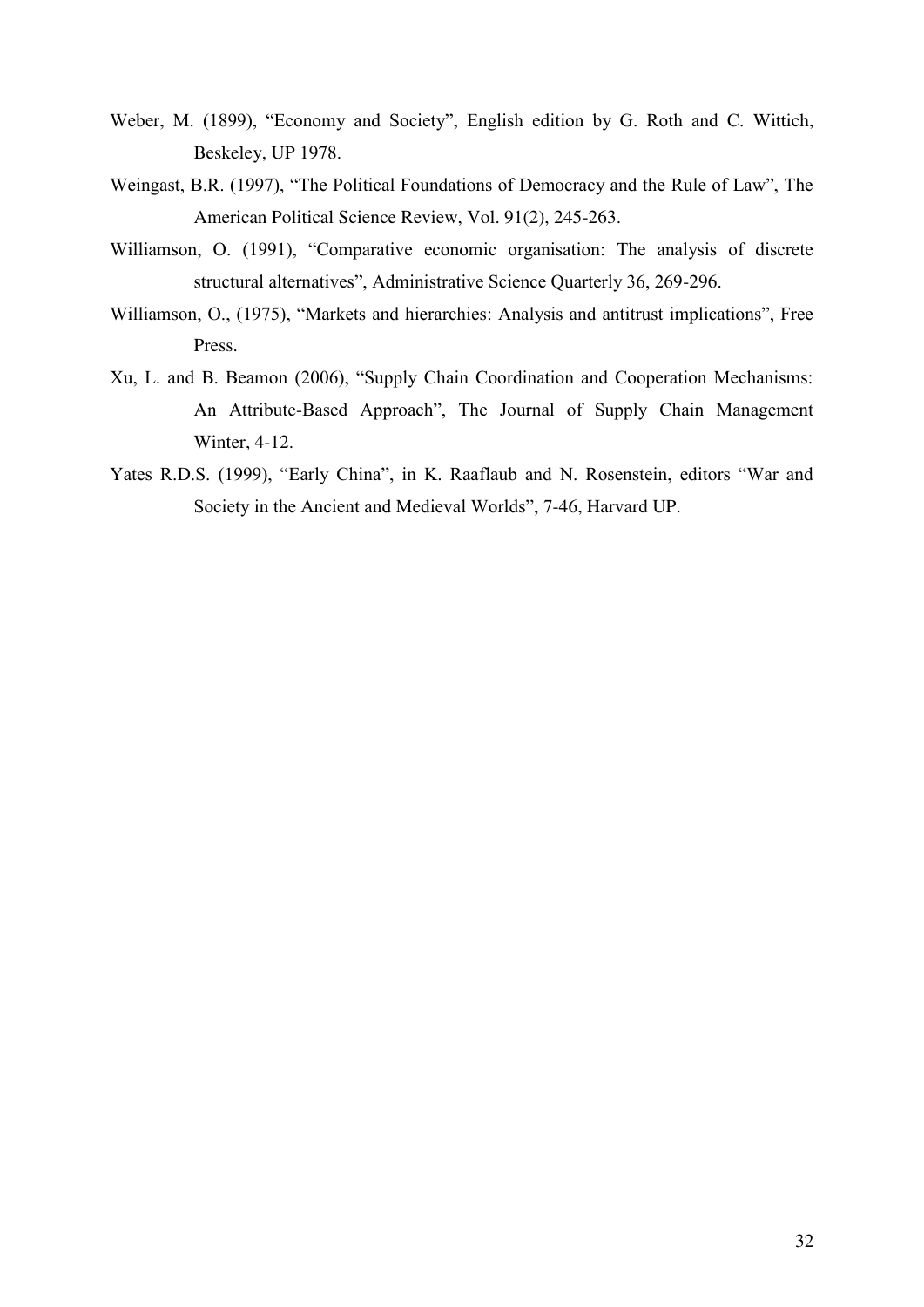**Figure 1**. Decision Tree and Integration of Various Elements of Macroculture

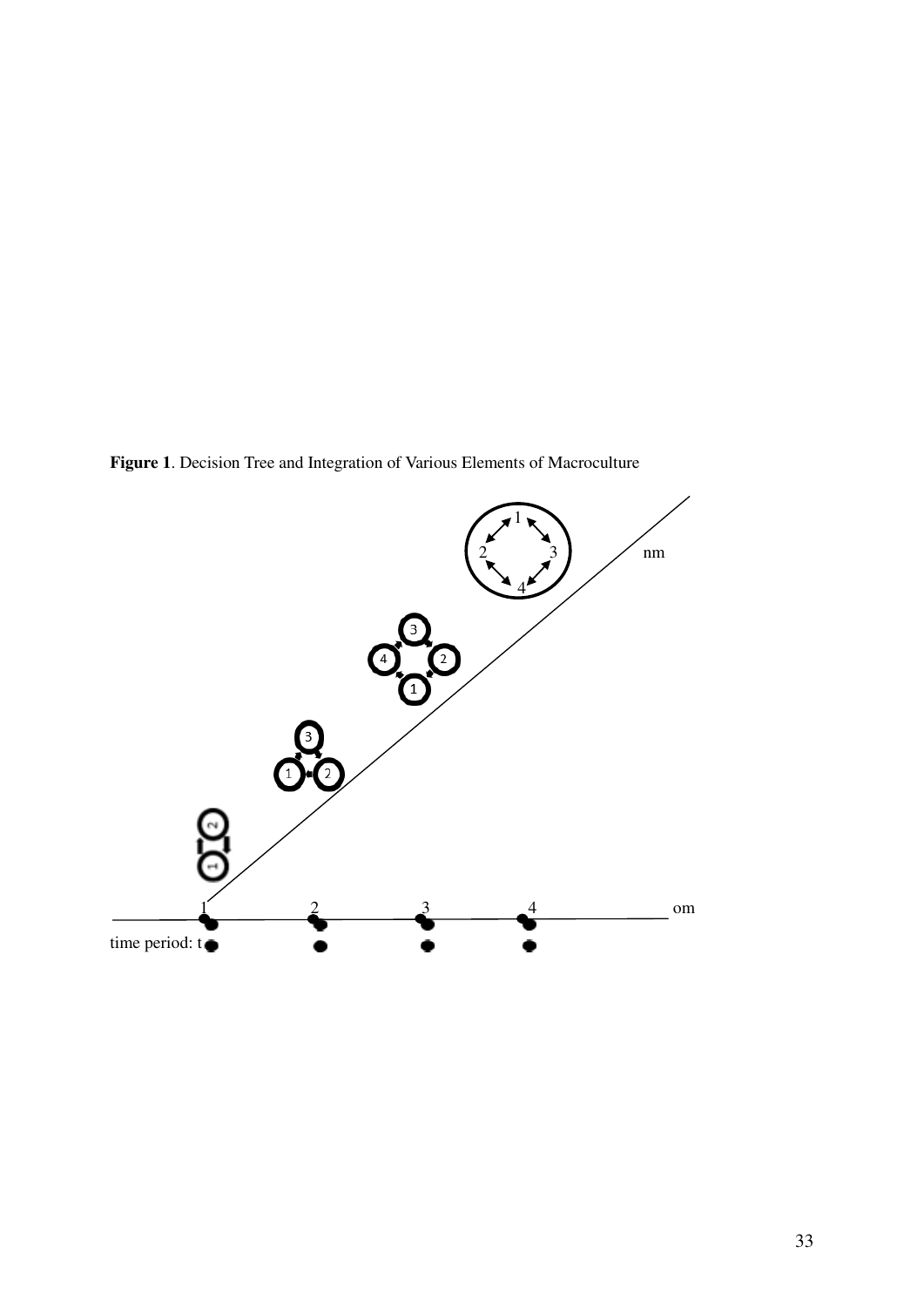**Figure 2**. Transition from the old to the new macroculture

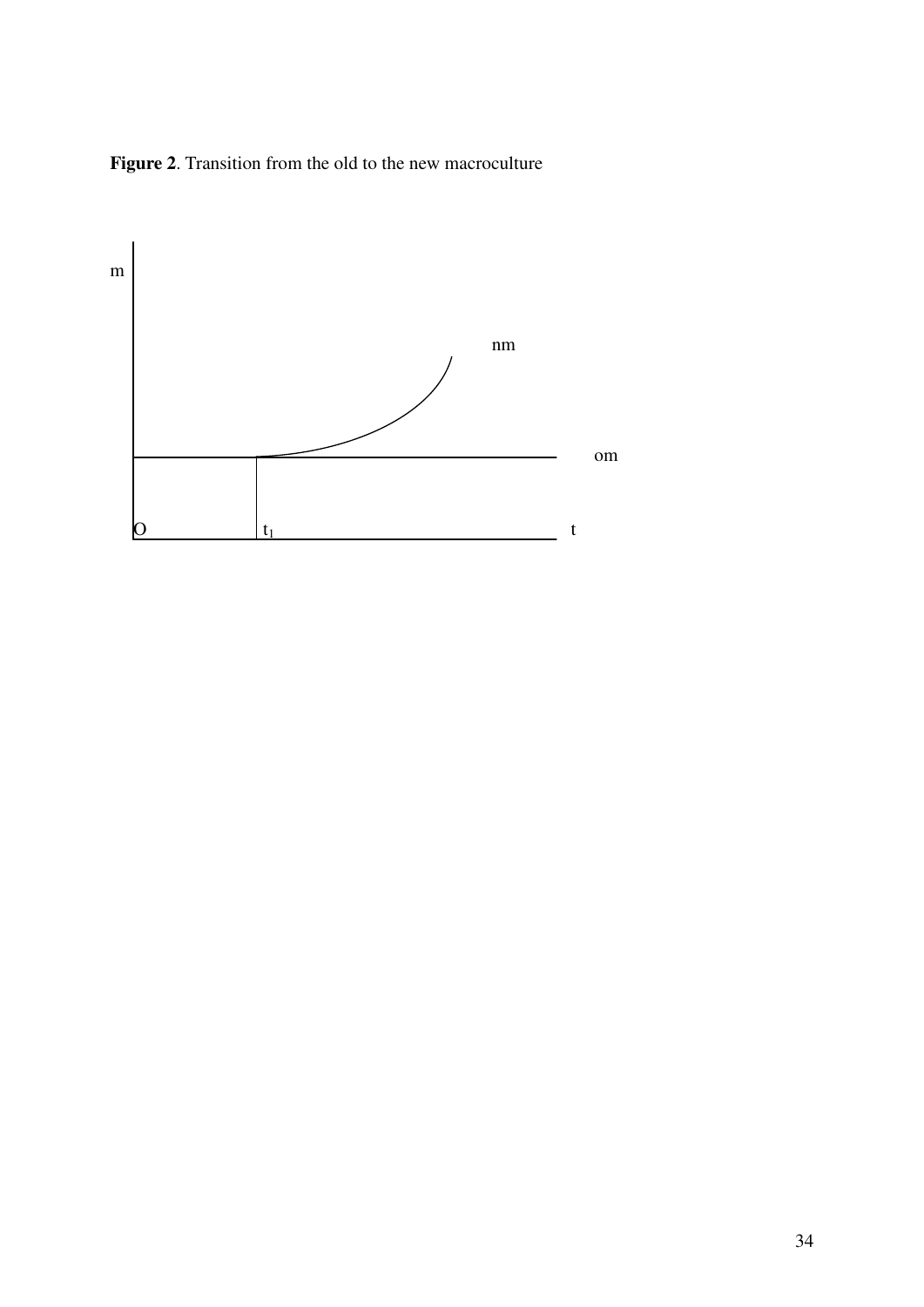**Table 1:** Decision Tree Probabilities

| Time Period:            |            | $\overline{2}$           |                            |
|-------------------------|------------|--------------------------|----------------------------|
| nm: new<br>macroculture | $p_{n1}$   | $P_{n2}=(p_{n2})/p_{n1}$ | $P_{nt}=(p_{nt})/p_{nt-1}$ |
| om: old                 |            |                          |                            |
| macroculture            | $1-p_{n1}$ | $1-p_{n2}$               | $1-p_{nt}$                 |